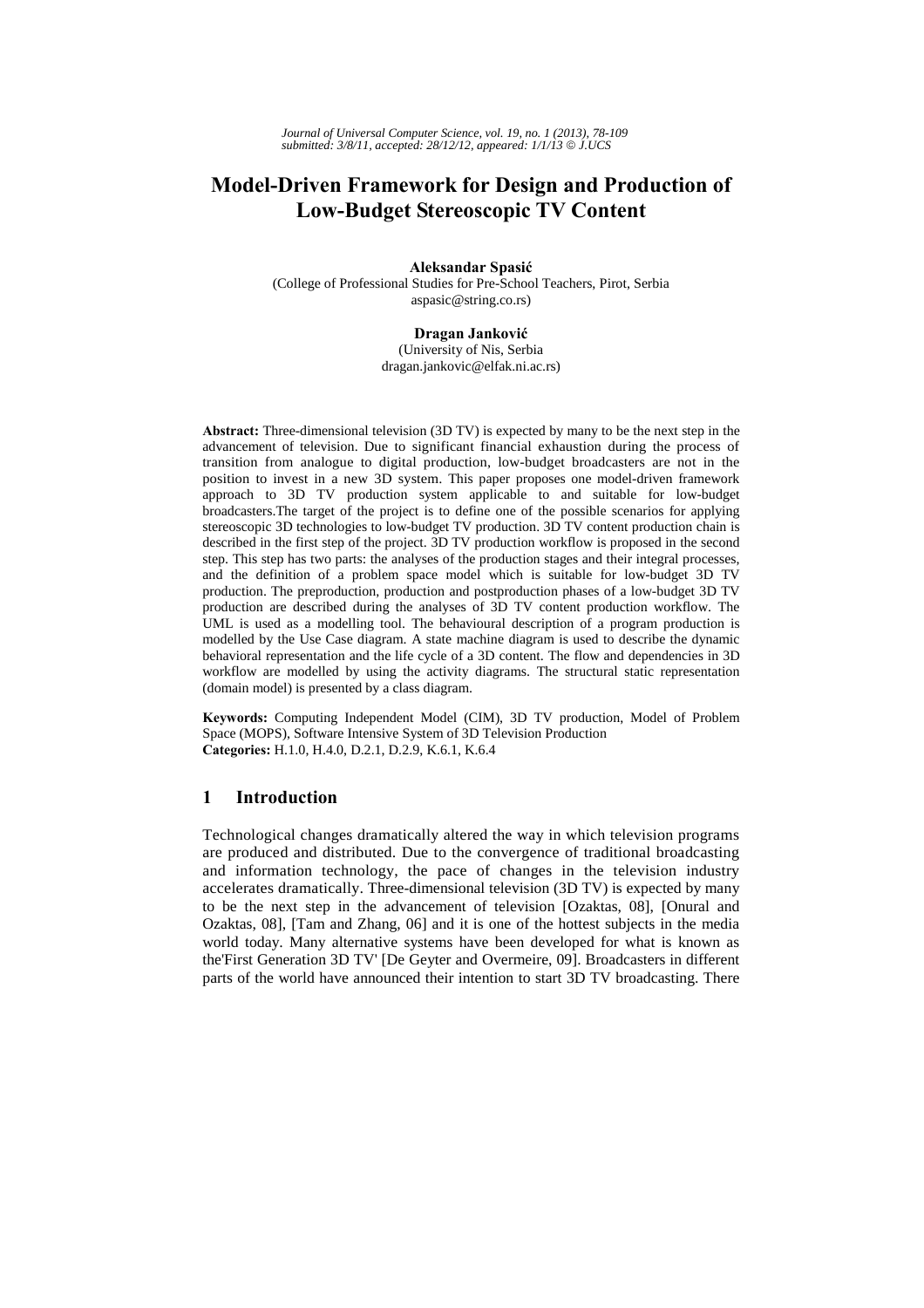are test broadcasts currently available via satellite. Among other events, certain football matches in the 2010 World Cup were shot in 3D TV [DVB, 10a].

#### **1.1 Paper Aims and Research Method**

The independent media, local and regional broadcasters are, if not the only, then certainly the most essential and forceful segments of a democratic structure of the society [Spasic and Nesic, 09], [Spasic and Nesic, 05a]. In addition to imparting information, they also play an important cultural and educational role, since their example demonstrates the use of the basic postulates of the modern world – the freedom of the press, thought and expression.

The value and cost of digital broadcast equipment are now primarily related to the software rather than hardware. However, the marketing model for broadcast equipment is still based on loading the entire development and support cost into the hardware. This model is outdated and serves neither the manufacturer nor the purchaser.

In search of a solution, low-budget program makers have quickly discovered that there is no existing model within the 3D broadcast and production industry to which they can turn. The current "off-the-shelf" expensive 3D digital production solutions rarely offer that which the typical local or regional media enterprises need – a simplified and inexpensive 3D production. Ultimately, what is needed is a complete rethinking of the way in which technology can be applied to the art and business of 3D program making and low-budget broadcasters should reconsider alternatives to partial in-house developments.

The primary aim of this paper is to propose one model-driven approach to 3D TV production system applicable to and suitable for low-budget broadcasters. The target of the project is to figure out one of the possible future scenarios for applying stereoscopic 3D technologies to low-budget TV production.

The first step of the project is to describe the whole 3D TV content production chain, from the initial idea and acquisition, through processing and visualization, to final archiving and delivery.

The second step is to propose one 3D TV production workflow. This step is divided into two parts. The first part is to analyse the production stages and their integral processes and the second part is to define the problem space model which is suitable for low-budget 3D TV production.

There are not many workflow models of the multimedia production system, especially workflow models for stereoscopic multimedia. Thus, workflow automation and metadata interoperability between different workflow steps is of growing importance. Some of the previous works have analysed the metadata needed for the audiovisual media production process and an automation workflow based on workflow languages has been proposed, e.g. for movie production in the YAWL4Film project [Ouyang et al., 08]. In [Badii et al., 09] and [Badii et al., 10] software engineering methods which are being applied to media production using UML and YAWL have also been proposed. In the above mentioned papers the main focus was on the stereoscopic cinema. Therefore, the workflow proposed here is suitable for low-budget stereoscopic production and it allows for the inclusion of different types of stereoscopic content, such as documentary or sport.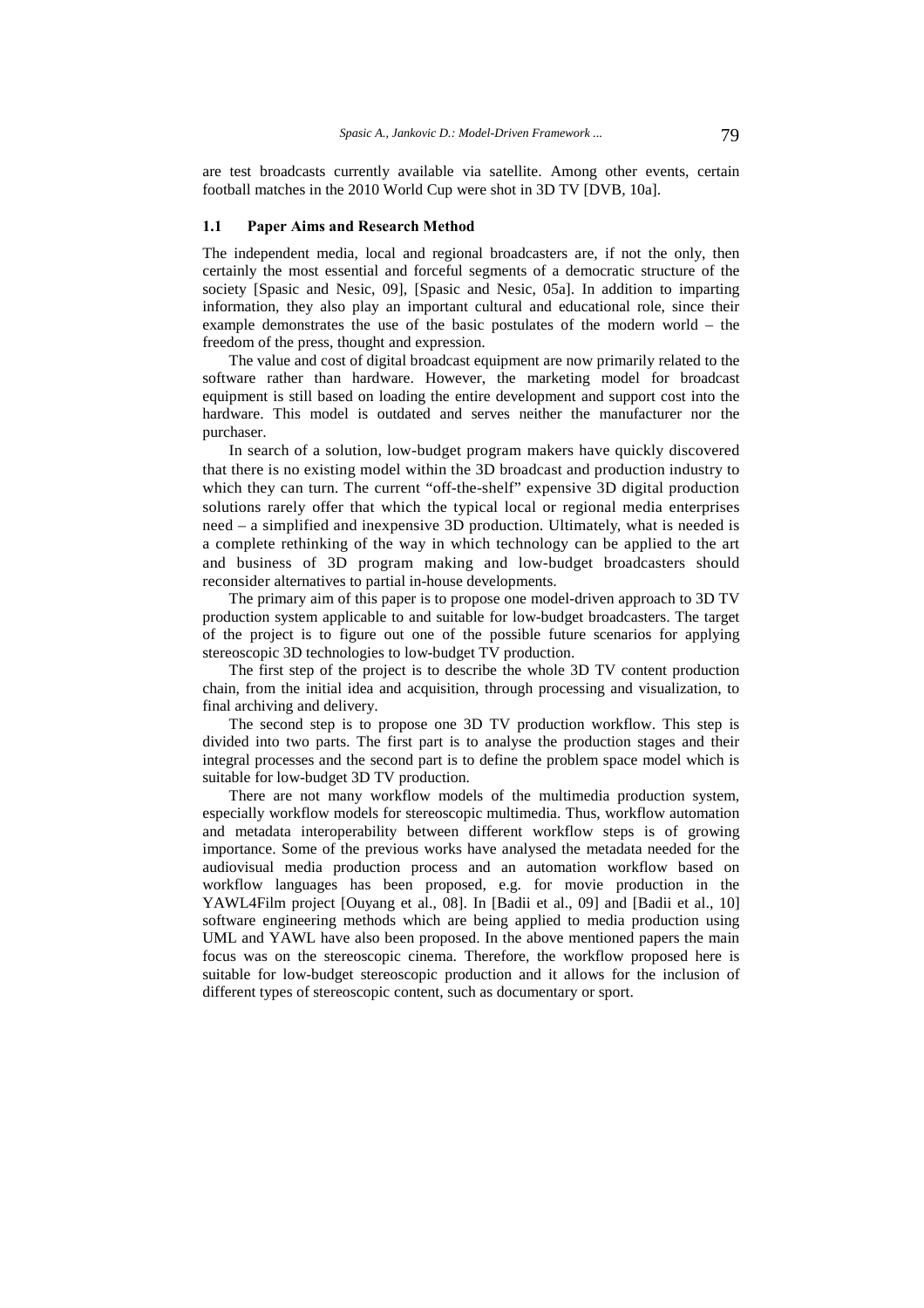The third step in the research, which has not been included in this paper but which uses the results described here, entails developing a workflow model based on Generalized Nets (GN). This step is described in [Spasic, 13].

 Software-intensive 3D TV production system can be considered a multimedia information system and a development practice applicable to that type of information systems should be applied [Barry and Lang, 03], [Rout and Sherwood, 99].

Modelling in problem space is used as a research method in this paper. A model is, by its very nature, an abstraction of the reality. Software projects use modelling throughout the entire life cycle. Successful modelling needs to consider the areas in which modelling needs to take place. These modelling spaces have been formally considered and discussed by Unhelkar in [Unhelkar, 05]. Three distinct yet related modelling spaces have been defined: problem, solution and background. These divisions provide a much more robust approach to modelling, as they segregate the models on the basis of their purpose, i.e. whether the model is primarily created to understand the problem, to provide a solution to the problem, or to influence both of these purposes from the background, depending on organizational constraints and the need to reuse certain components and services. The modelling output in such software projects transcends both data and code and results in a suite of visual models or diagrams.

In the Unified Model Language (UML) projects, model of problem space (MOPS) deals with creating an understanding of the problem, primarily the problem that the potential user of the system faces. Though a business problem is the one usually being described, a technical problem can also be described at the user level in MOPS. In any case, the problem space deals with all the work that takes place in understanding the problem in the context of the software system, before any solution or development is attempted. Typical activities that take place in MOPS include documenting and understanding the requirements, analysing requirements, investigating the problem in detail, and perhaps optional prototyping and understanding the flow of the process within the business. Thus, the problem space would focus entirely on what is happening with the business or the user [O'Doherty, 05].

Problem space will need the UML diagrams that help the modeller understand the problem without going into technological detail. Here, the interest has been shown in the UML diagrams that help express what is expected from the system, rather than how the system will be implemented. These UML diagrams in the problem space are as follows [Unhelkar, 05]:

*Use Case diagrams*—provide the overall view and scope of functionality. The use cases within these diagrams contain the behavioral (or functional) description of the system.

*Sequence and state machine diagrams*—occasionally used to help us understand better the dynamism and behavior of the problem.

*Activity diagrams*—provide a pictorial representation of the flow anywhere in MOPS. In MOPS, these diagrams work more or less like flowcharts, depicting the flow within the use cases or even showing the dependencies among various use cases.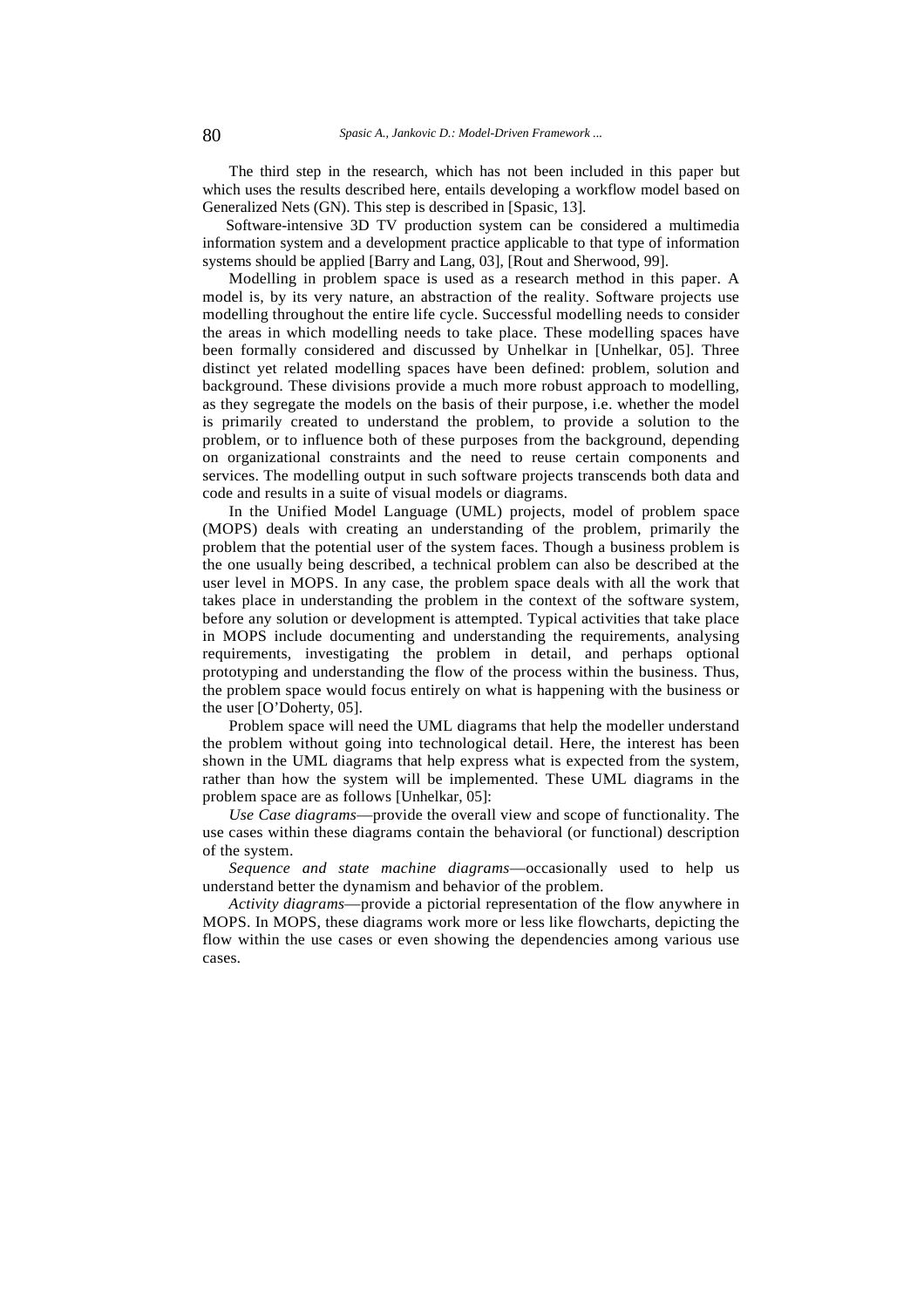*Class diagrams*—provide the structure of the domain model. In the problem space these diagrams represent business domain entities, not the details of their application in a programing language.

The authors' previous experiences with modelling of problem spaces in television production are outlined in [Spasic, 06], [Nesic et al., 03], [Spasic, 05], [Spasic and Nesic, 05b] and [Spasic et al., 06].

### **1.2 Theoretical Background of 3D TV Imaging, Transmission and Displaying**

The fundamental principle underlying 3D TV conversion techniques rests on the fact that stereoscopic viewing involves binocular processing of two slightly dissimilar images by means of human visual system. The slight differences between the left-eye and right-eye images, known as horizontal disparities or binocular parallax are transformed into distance information such that objects are perceived at different depths and outside of the 2D display plane [Talebpourazad, 10], [Puri et al., 97].

Four general techniques can be used in the implementation of flat-screen display systems able to support the binocular parallax depth cue. These four techniques are outlined in [Blundell, 08]. *Chromatically Coded Images* is the technique used in the formation of the anaglyph images. Here, the left and right views which form the stereo pair are each depicted in a different colour (for example, cyan and red). Filter glasses are used to present each eye with a different view. Thus, for example, the left eye may be presented with a view depicted in red, and the right eye with a view depicted in cyan – only one view being seen by each eye. *Non-Coded Images* is a technique where the left and right views of the stereo pair are depicted side by side. Each image is then directed to the appropriate eye. In this scenario, coding of the images is unnecessary because they are kept apart and presented separately to the visual system. Here, a head-mounted device with two separate display screens is employed: one for the left eye, and one for the right. Thus, the left and right views of the stereo pair are fed directly to the two eyes. *Temporal Coding* assumes that the left and right-hand views of the stereo pair are depicted as alternate frames on a flat screen display. Thus, for example, the first, third, and fifth frames etc. depict one of the images of the stereo pair, and the second, fourth, and sixth etc. frames correspond to the other. In this way a stereo pair is temporally coded (i.e. coded in time). In order to correctly perceive the stereo content, a user must wear special purpose viewing glasses which may be either active or passive. Active glasses receive a synchronisation signal from the computer or display which controls the optical properties of the two eye-pieces. Typically, these comprise liquid crystal based shutters and can be switched between transparent and opaque states. Passive glasses employ polarising filters and are used in conjunction with an active polarising filter that is fitted to the front of the display screen. The objective is to ensure that each of the two images of a stereo pair is directed to the appropriate eye – and cannot be seen by the other eye. In the simplest case, the active linearly polarising filter fitted to the display screen is able to switch between two orthogonal planes of polarisation. The filters fitted to the viewing glasses are arranged so that, for example, the right eye filter will pass only the vertically polarised light and the left eye filter only the light polarised in the horizontal direction. *Spatial Coding* technique can be implemented in various ways but is essentially based on the projection of the left and right images that form the stereo pair into two separate regions such that when an observer is correctly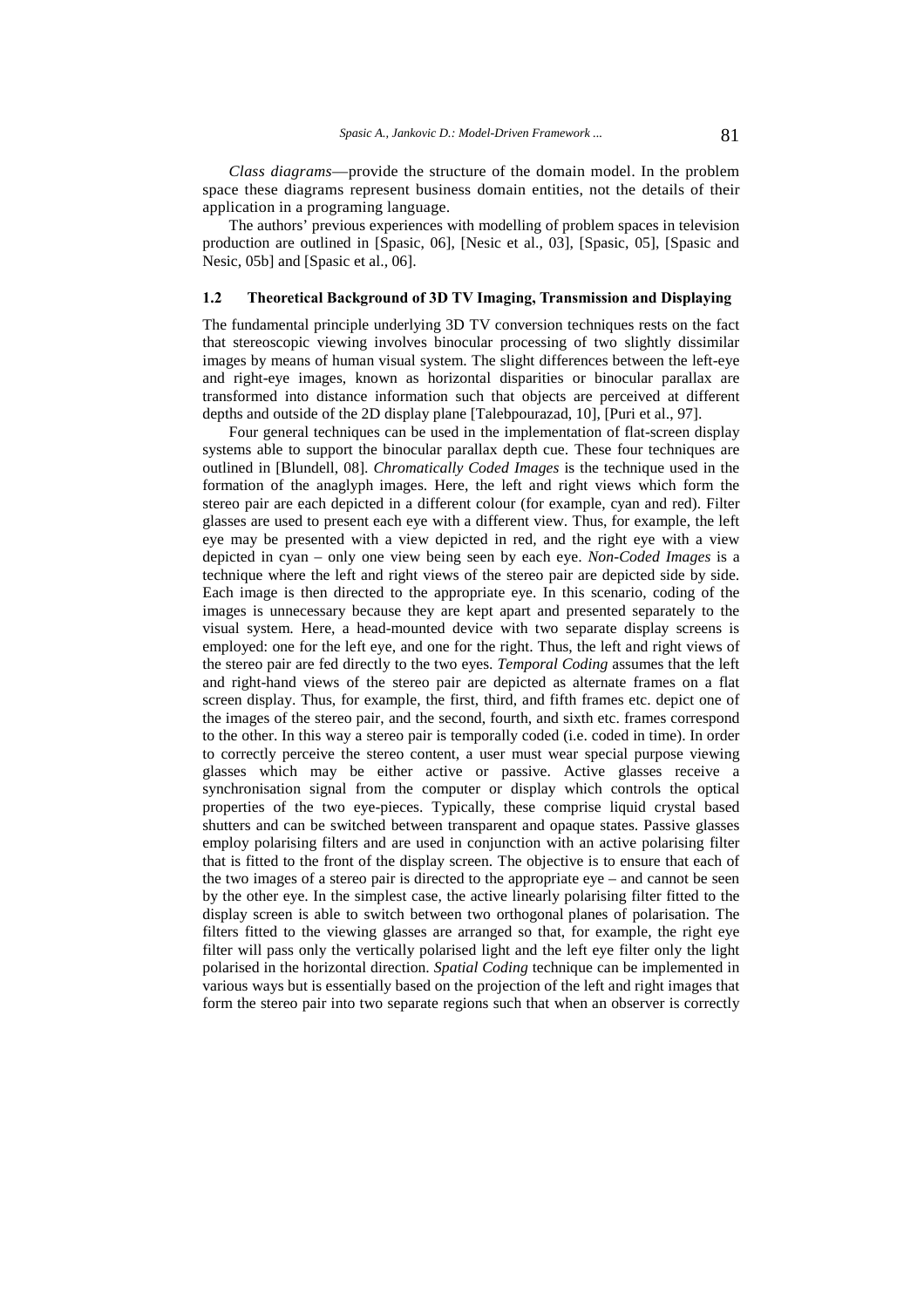positioned, each eye is presented with one of these views. Here, the left and right views of the stereo pair are each divided into a set of vertical strips and these are displayed in an interleaved manner. A barrier comprising a set of vertical slits lies between the displayed image and the viewer. The pitch of the slits (i.e. the distance between the centres of adjacent slits) is arranged to be approximately the same as the pitch of the interleaved image strips and so when an observer is correctly positioned, the right eye is able to see only one set of strips and the left eye the other set.

The most critical issue today is deciding upon a unique transmission format for the left and right signals, which operate in an HDTV environment. There are a lot of options, and all of them would work [Vetro, 10a], [Vetro, 10b]. The question is whether 3D TV can possibly be a success unless we all converge onto one system.

In terms of compatibility with a conventional 2-D broadcast system a double bandwidth is needed if the video streams are to be transmitted uncompressed. 3D signals can be delivered to the 3D television in several ways. The simplest of these formats are known as frame-compatible: checkerboard pattern and panels (side-byside or top-and-bottom). The frame-compatible formats are half the resolution of their 2D equivalents.

Additionally, there are ways to store, carry, and transmit the 3D TV video signal which provide full resolution, such as Simulcast, MPEG's Multi-View Coding (MVC) standard and 2D+Depth. Simulcast sends two 2D streams, one for the left eye and one for the right eye; this requires double the bandwidth of a 2D signal. The MPEG Industry Forum is actively promoting an extension of the MPEG-4 AVC/H. 264 standard, which will essentially transmit one "eye" plus the metadata that will define the differences for the other eye. The estimate is that this will add about 50% to the bandwidth requirement over 2D high definition, or conversely will reduce the bandwidth for a two-channel transmission system by 25%. 2D+Depth is predicted to be more bandwidth efficient than MVC but more complex for both encoders and decoders to implement. The present situation and progress expected in stereo and multi-view coding formats and standards are described in [Vetro, 10c] and [Dong and Ngi Ngan, 10].

All possible 3D displays can be divided in four main categories: autostereoscopic, stereoscopic, light-field and volumetric [Longhi, 10], [Pastoor, 05]. Two main types of 3D display technologies available for home user applications today are autostereoscopic and stereoscopic. Autostereoscopic is related to a screen that displays 3D images without using glasses. It uses either a lenticular lens or a parallax barrier in front of a specialized display (usually LCD) presenting a different image to each eye [Shan et al., 04]. While it does not require glasses to see 3D, it has a limited viewing angle as well as a lower effective resolution and can cause eye fatigue and dizziness. Different kinds and sources of visual discomforts during 3D viewing are described in [IJsselsteijn et al., 05].

Stereoscopic technology uses glasses to provide a different image to the viewer's left and right eyes and there are three different types of glasses that are described above.

Generally speaking, there are three generations of 3D TV which will progressively come into play in the years ahead [De Geyter and Overmeire, 09].

*First Generation 3D TV*, known as stereoscopic television, is a category of system which could be broadcast and is practical today. It is essentially the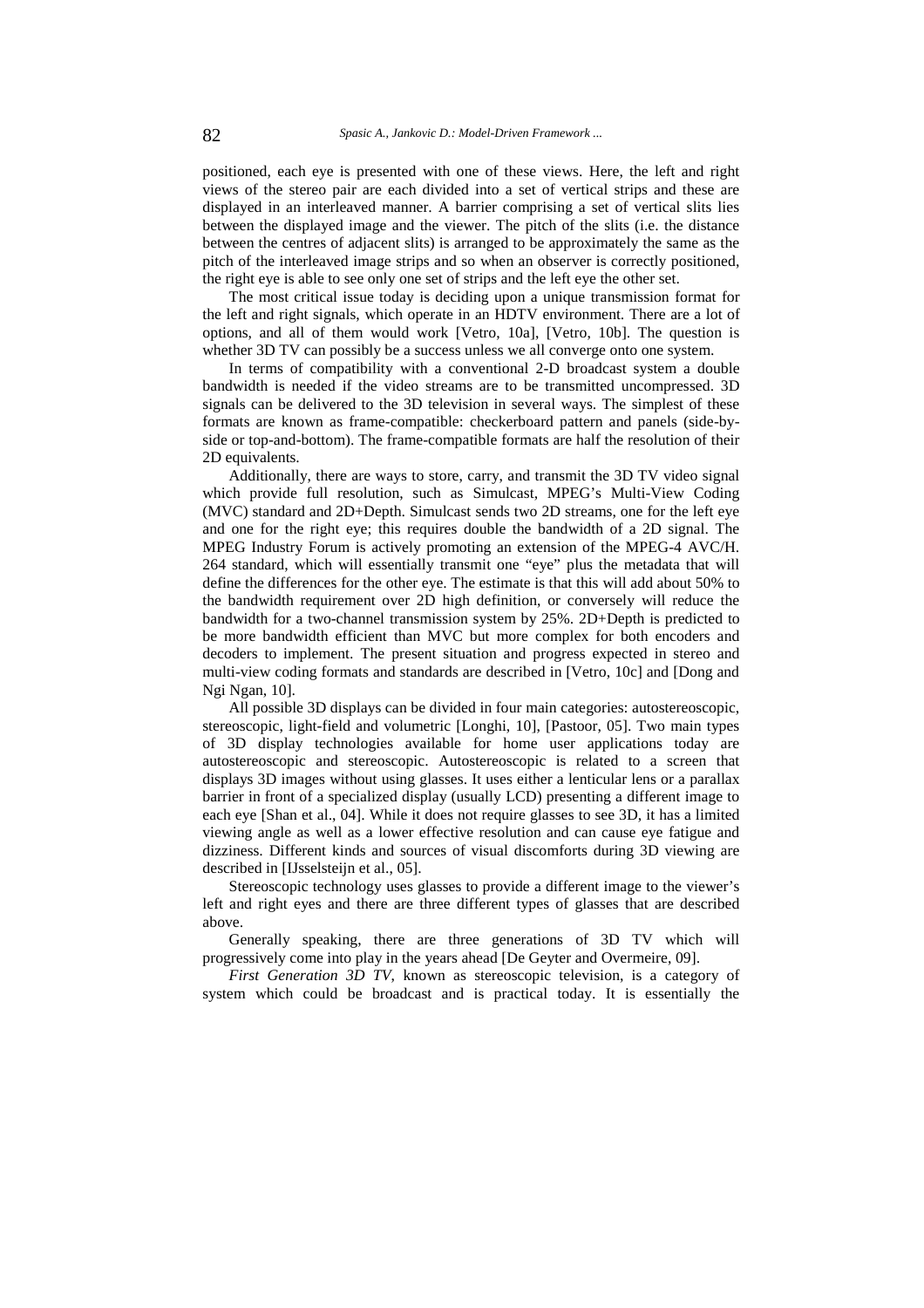combination of the left and right eye pictures where the viewer needs glasses, and the left and right pictures are 'fused' by the brain into a picture with depth. It is a perception based subset of natural vision.

*Second Generation 3D TV* is known as autostereoscopic television. These systems record a large number of signal pairs, and usually present them on a display that does not need glasses (autostereoscopic), providing multiple viewpoints. With the present-day technical systems there are limitations on resolution and viewing position, but they will very soon become practical consumer electronics.

*Third Generation 3D TV* will integrate imaging and holography*.* Here we record the entire light field or object wave. No eye fatigue and dizziness. It is commonly believed that we are probably 30 to 50 years away from such systems becoming practical.

#### **1.3 Present Situation in 3D TV Production**

The interest of users and content producers in 3D is constantly growing owing to the recent cinema involvement with 3D movies. In the future there will be a lot of contents able to meet the daily user necessities. For these reasons bringing 3D into consumers´ homes is seen as a great market potential. Nowadays, stereoscopic displays and Blu-ray 3D players are next to hit the market and give the first sample of 3D home perception.

The 3D TV we talk about today is usually the one belonging to the First Generation – a stereoscopic television based on two camera images, which have been shot, edited, encoded and delivered to the viewers who are usually offered some arrangement (usually special glasses) to ensure that the left and right eye signals get to the corresponding eye. The main commercial requirement of the present-day 3D TV specification is that broadcasters have access to the existing DVB HDTV broadcast channel, and that viewers have access to the existing or suitably adapted receiver to receive the 3D TV content [DVB, 10b]. Thus, the 3D TV specification can be considered to be a system which can be used with the existing delivery and home infrastructure.

Consumer electronics manufacturers launched 3D TV products during 2010. The following 3D TV consumer configurations are available to the public:

• 3D TV connected to 3D Blu-ray player for packaged media.

• 3D TV connected to HD games console, e.g. PS3 and Xbox360, for 3D gaming.

• 3D TV connected to HD STB for broadcast 3D TV.

• 3D TV receiving a 3D TV broadcast directly via built-in tuner and decoder.

There are very few already completed end-to-end 3D TV systems. Some of them are:

• EC funded 3D TV Projects (2002-2008) [Redert et al., 02], [Onural, 09], [Müller, 09].

• Mitsubishi Electric Research Laboratories (MERL) [Vetro, 10a], [Vetro, 10b]

• ETRI (3D video over T-DMB and S-DMB) [Kim, 08], [Lee et al., 08].

Different associations and organizations have been founded, and not only with respect to 3D standardisation. There are several ongoing projects which should help 3D TV promotion and standardisation, such as 2020 3D [2020 3D media, 10], 3D@Home [Chinnock, 09] or SMPTE Task Force on 3D to the Home [Zou, 09], [Mendiburu, 09a].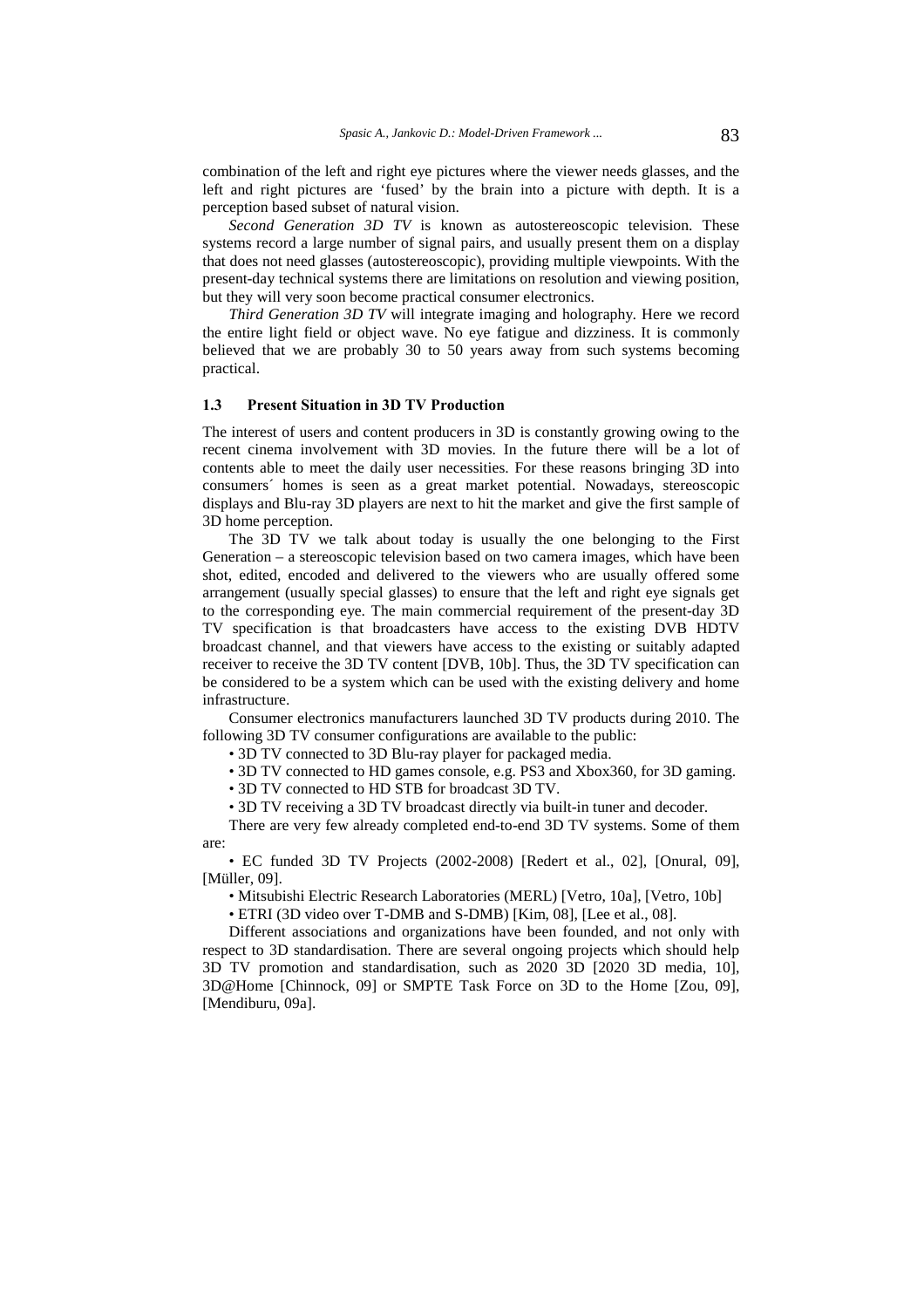The manufacturers of professional television production equipment followed the trends imposed by consumer electronics producers and launched different solutions for complete or partial 3D TV production chain. Commercial solutions available on the market are presented in [Sony, 10], [Thomson, 10], [Harris, 10], [Ericsson, 10], [Panasonic, 10a], [Panasonic, 10b] and [Phillips, 09].

# **2 Stereoscopic 3D TV Content Production Workflow**

Traditional digital HDTV production is based on the workflow which is largely linear in nature. The simplified chain of production is shown in Figure 1. [Hunter et al.,00].



*Figure 1: Simplified chain of traditional production* 

Several different models of production workflow are presented in [Kloth, 10]. The professional video production process usually requires three distinct phases

[Davis, 03], [Musburger and Kindem, 09], [Van Tassel and Poe-Howfield, 10]:

- 1. *Preproduction*: concept formation, scriptwriting, storyboarding and production planning.
- 2. *Production*: video and audio recording.
- 3. *Postproduction*: video and audio editing, special effects, soundtrack composition and final assembling.

A production workflow can be scrutinized through various stages [Orlebar, 02]. A program's life begins with scheduling, planning, and research. A producer works within a framework for a specific program which is called a format [Cury, 11]*.*  It defines the opening and closing, the number of commercial breaks, the amount of time for content, and the overall length. In television production a format usually indicates the type of content that will be put in certain segments [Keirstead, 05].

Video shots, audio clips and other program items are created during the acquisition stage. The next stage is editing, when shots, clips, animations and assembled items are put in order. After editing, the program is encoded and sent to the delivery point for transmission or playout. Finally, the program is archived.

One of the most important challenges stereoscopic television has to meet is the backward compatibility with the existing DVB HDTV broadcast channel. This compatibility must be in technical and technological compliance with the existing HDTV standards outlined in [Hartwig, 05], [Benoit, 06], [De Alencar, 09], [Arnold et al., 07], [De Bruin and Smits, 99], [Collins, 01], [Cianci, 07] and [Schmidt, 09]. Low-budget broadcasters recently faced a significant financial exhaustion during the process of transition from analogue to digital production and, at this moment, a large investment in a new system is not an option.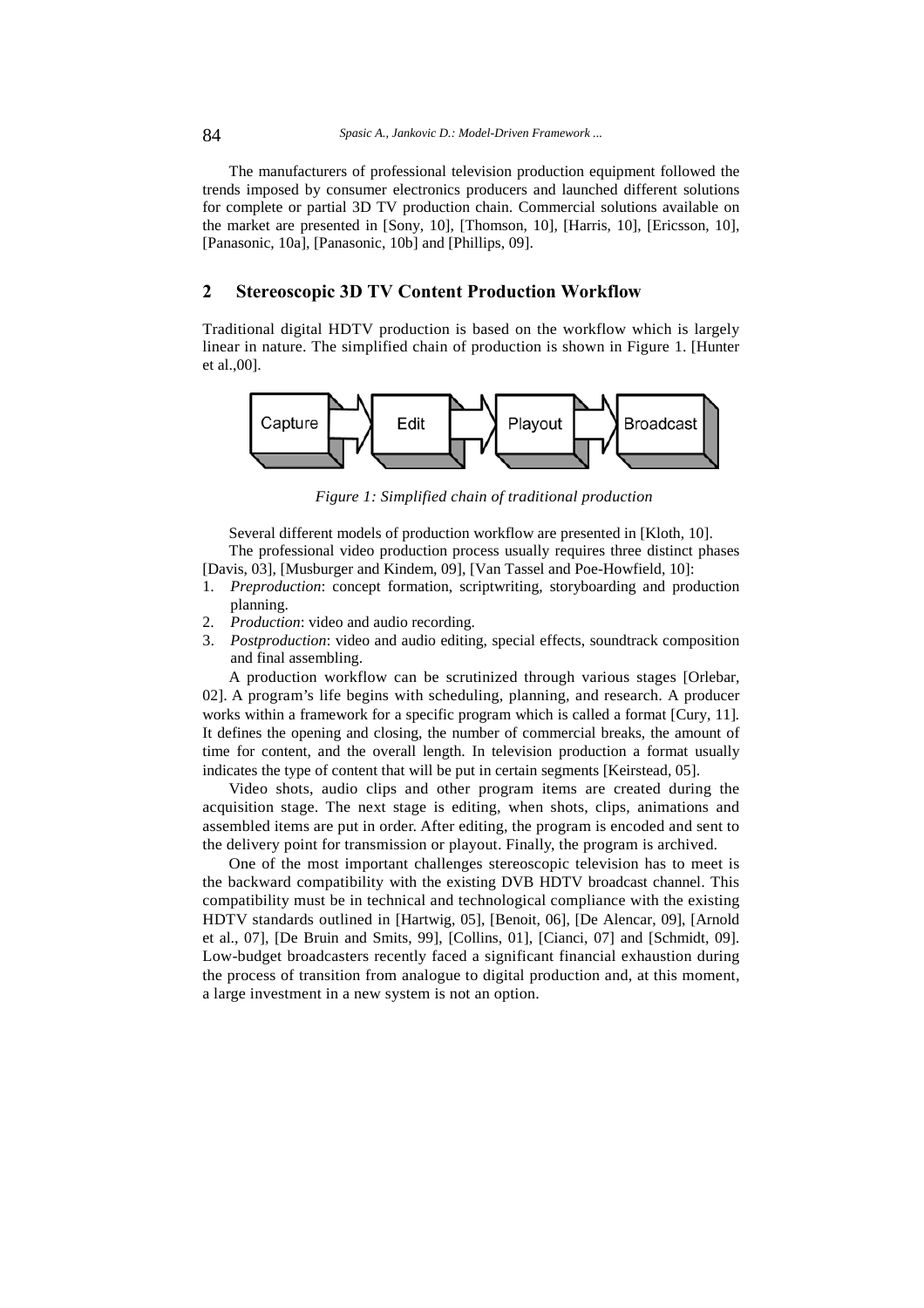Making good stereoscopic content requires new ways of production grammar and cannot easily be compared with the making of HDTV content. The quality of 3D content is the result of an end-to-end quality assessment throughout the production process. If 3D content was not properly handled at any given point, it would not be possible to fix it later for a reasonable price.

In general, there are four types of 3D content generation [Tam and Zhang, 06]: a) the stereoscopic dual-camera approach, which results in two separate views (left and right), b) the 3D depth-range camera approach, which generates a 2D image plus a depth map, c) the 2D-to-3D video conversion approach, which converts the existing 2D video material into stereoscopic 3D by estimating a depth map from the 2D video sequence and subsequently rendering the left and right sequences, and d) the multi view video camera approach. Additionally, computer-generated imaging (CGI) and rendering is possible.



*Figure2: 3D Program Production Workflow*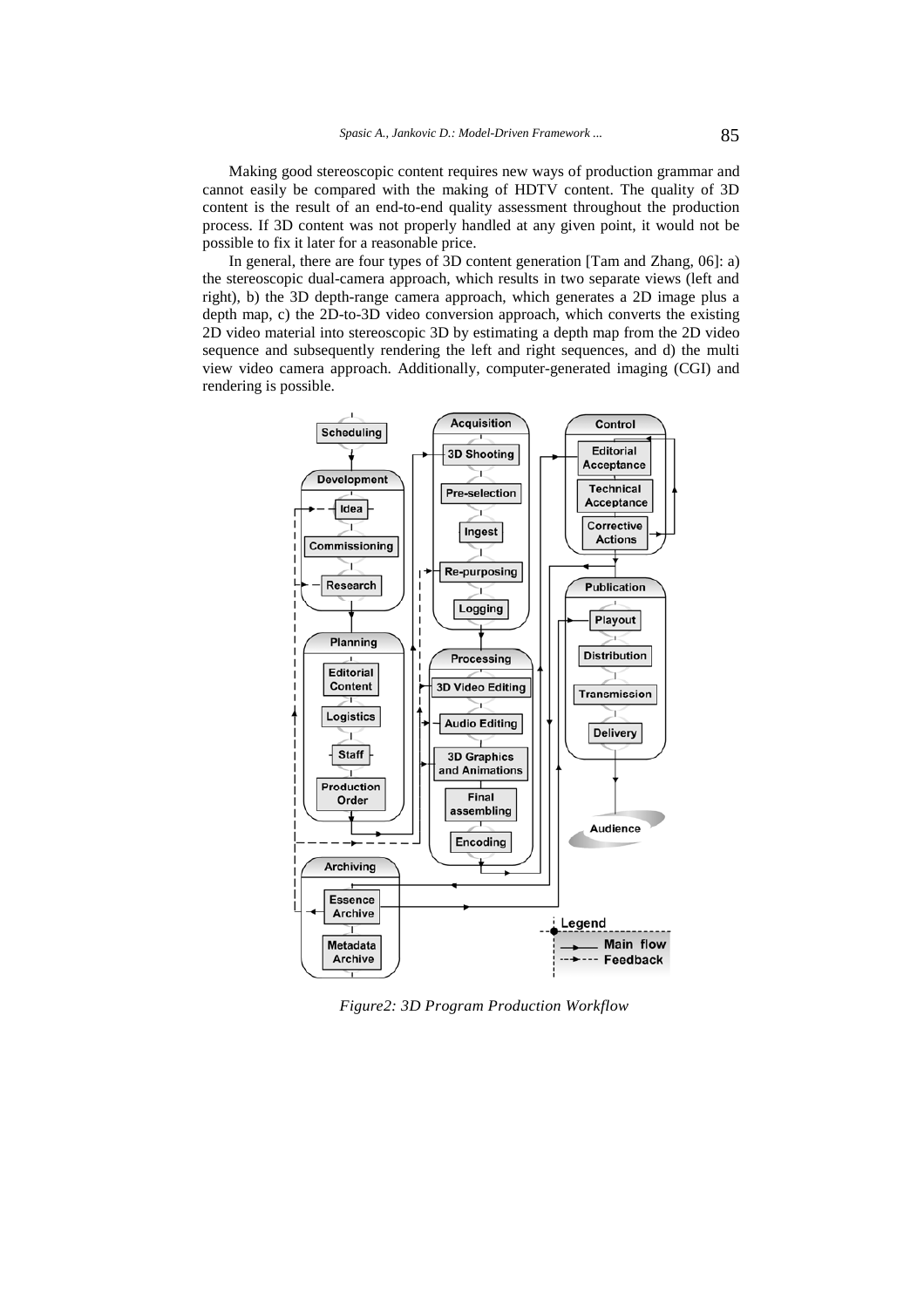The 3D content generation suitable for a low-budget stereoscopic production is an approach which involves simultaneous capturing of stereo paired images, i.e. stereoscopic dual-camera approach.

The basic production stages are defined here as follows: development, planning, acquisition, processing, control, archiving and publication. These stages are shown in Figure 2, along with what the production processes consist of. Metadata can be collected and possibly reused in each step of the production workflow.

#### **2.1 Development**

A program's life traditionally begins with a need to fill a slot in a schedule. A new skeleton schedule is based on the analyses of the audience numbers and reactions. This schedule needs to encompass the details of the program categories, the possibilities for reusing (repeat) the programs, as well as a budget outline of the programs required to fit into slots.

The creativity and freedom of directors, producers and editors will suffer some restraints until better 3D production tools are crafted and until the audience gets educated on this new cinematographic language. A cost-justified 3D production will have to appear with actual storytelling gain, or people will stay and see it in 2D. There is a need for a new generation of directors and editors, screenwriters and producers who understand 3D and create their stories with depth. That means that producers should be aware of the visual constraints the stereoscopy imposes on 3D production tools.

A 3D effect has to be modulated throughout the story, and that modulation has to be scripted. A depth script (stereopsis) is only the description of the amount of depth over time. It can be a chart or a text description.

During the development stage, program ideas are thoroughly checked into and when the producer persuades a TV company to finance the conversion of an idea into a real program, a commission is settled. The commission is very important for production as it gathers some key information such as the 'working' title, producer's identity, possibly contributor's names, genre and sometimes the initial scripts. It could well make financial decisions which subsequently apply to the rest of the program making process.

When the commission has been accepted, the research is done and archives and other databases are examined for potential contributors, locations, facilities and material that can be reused.

### **2.2 Planning**

The planning involves staffing and resourcing as well as creating the artistic description in the form of a storyboard and script.

Resourcing has to be properly worked out and budgeted, and that includes everything from casting the onscreen personalities (and their terms for taking part) to the availability, costs, and other details for useful experts, experienced researchers, and production and postproduction personnel. Furthermore, the usage of the equipment has to be planned and budgeted as well.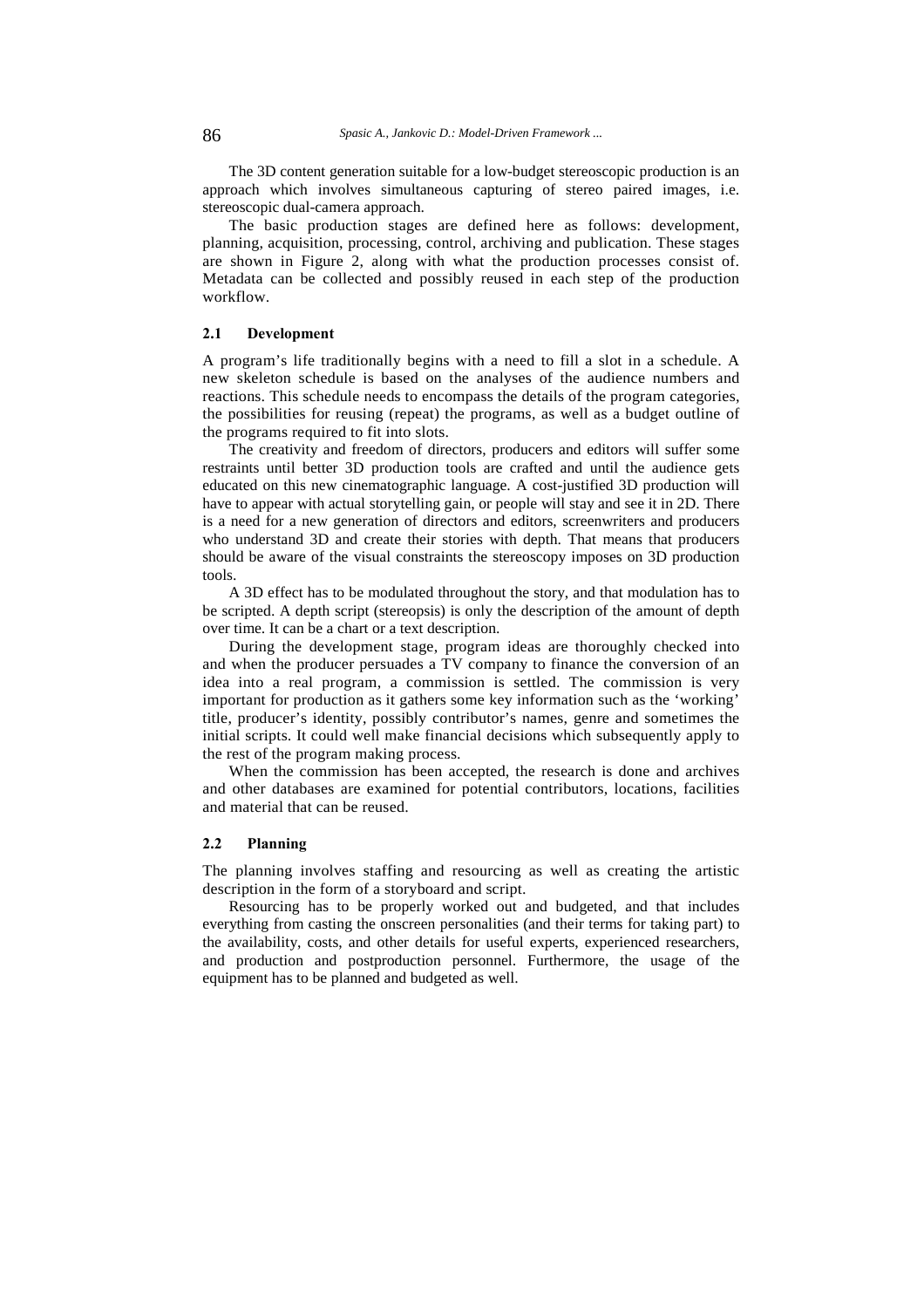Before going into 3D production, answers on important organizational and technical questions should be found (how does 3D affect all phases of the production, the issue of new 3D storytelling constraints and relating tools, the stereopsis process and the depth script should be defined, the stereoscopic comfort zone and floating window etc.) [Mendiburu,09b].

At the end of the planning stage a production order may be presented.

# **2.3 Acquisition**

During the acquisition stage, video shots, audio clips and other program items are created, preselected, ingested into production system and logged.

Stereoscopic television is the most prominent and, in a way, the most intelligible type of 3D video representation [Minoli, 10], [Onural, 11]. Only colour pixel video data are involved and captured by at least two cameras. The resulting video signals may undergo some processing steps like normalization, colour correction, and rectification, but in contrast to other 3D video formats, no scene geometry information is involved. In principle, the video signals are meant to be directly displayed by using a 3D display system.

The majority of 3D broadcast material available today has been produced using a twin-lens [Kim, 08] or dual-camera configuration providing a stereo pair where the left-eye and the right-eye views are separately recorded from slightly different perspectives.

The fundamental way to capture a stereoscopic TV signal is to use two cameras mounted on the same axis and separated by the spacing of the average pair of human eyes (6.25cm). Camera spacing can be varied, and cameras can be 'toed in', to achieve different elements of picture composition. Filming parameters such as camera base distance (distance between the two cameras), convergence distance (distance from the cameras to the point where both optical axis intersect), and camera lens focal length can be used to scale the horizontal disparity and thereupon the degree of perceived depth.

Stereoscopic capturing requires that both director and camera operator are highly skilled in stereoscopic geometry and camera calibration. Furthermore, the possibilities of adjusting the image pairs in postproduction are limited and time consuming.

In each step during the capture there is an opportunity for metadata collection. From this stage of the process on, it pays off to log and store as much of the metadata as possible as it becomes available during the production process: descriptions of scenes, shots, light conditions, camera positions, participants, times, costumes, and anything else that can be recorded [Cox et al., 06].

Documenting this information will pay off handsomely at the end of production. Increasingly, devices that capture pictures or sound can automatically record a good deal of the technical metadata from their own control systems—cameras that keep track of f-stop, filter wheel settings, and focal length are obvious examples. Likewise, it is becoming common for devices to capture the time of day and date and even the latitude, longitude, and altitude of their position when the recording of the clip starts. Most importantly, many modern devices generate and record a globally unique identifier for the particular clip of the material at the very instant the record button is pressed and they have the facilities to import metadata from the production office database and combine it with the output. Those technical metadata can be very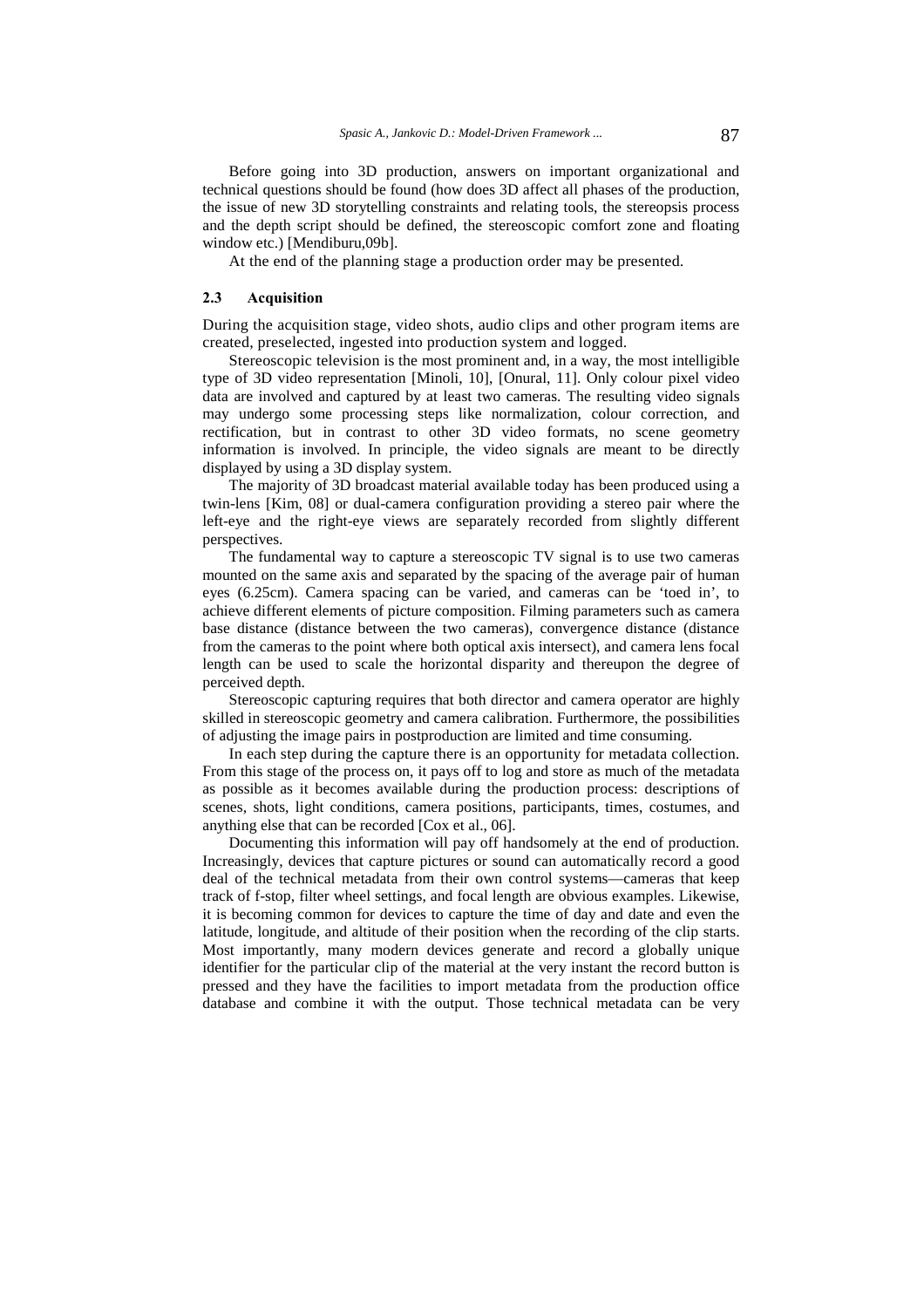important during the postproduction phase, especially if the dual camera adjustment and settings were not perfect and some minor imperfections and 3D image impairment can be corrected.

The importance of the ingestion process is emphasized by Airola, Boch and Dimino in [Airola et al., 02] and noticed that *"crucial problem of Content Management Systems (CMS) is constituted by the ingestion of new content. As we cannot realistically expect that all the aspects of a production/archive environment are under the rules of a CMS, we need to set up gateways through which the content must pass when migrating from a non-managed environment to a CMS. The role of these gateways, that we call Ingestion Systems, is that of collecting and organizing as many relevant information (metadata) on the item as possible... ".*

Ingest is the first stage in the efficient transfer of captured 3D content to the television production infrastructure. During the ingest we take all the content (both views) collected during the shooting process, as well as new metadata, and transfer it into the production environment. We assume that the planning and commissioning metadata are already in the system. More metadata can be generated at ingest and these can either be extracted automatically or entered directly, for example by an operator marking technically poor sections or regions for special processing.

Ingestion can be considered in terms of two processes or fundamental tasks [Spasic and Jankovic, 10a], [Spasic and Jankovic, 10b]:

- Content acquisition and optimization, and
- Content description and referencing.

Content acquisition and optimization imply content compression and capturing the 3D audio-video essence. Typically, the users of Content Management System will want to utilize a high resolution master file whose content is in professional broadcasting quality, as well as a low resolution proxies (also considered a meta-essence [Cox et al., 06]) of the same content for the web delivery or for searching and previewing archived material. The ingest system should provide automatic generation of high and low resolution content representations.

Standardization of the master format for 3D Home production is ongoing [Zou, 09], [Zou, 10] and the details relating to the quality of 3D video and audio as well as to technical metadata important for ingest process will be suggested.

During the content optimization the key frames should be extracted and recorded. The key frames are valuable for providing asset management solutions with representative images for browsing video, as well as for making edit decisions. The key frames should be extracted and converted to JPEG images based on the scene changes or predefined time intervals.

Logging is where the producers review what they have, and mark down the possible use of their results. If metadata logging has taken place during the shooting, this task will be much simpler and more accurate than for the material logged sometime later or after logging the legacy material.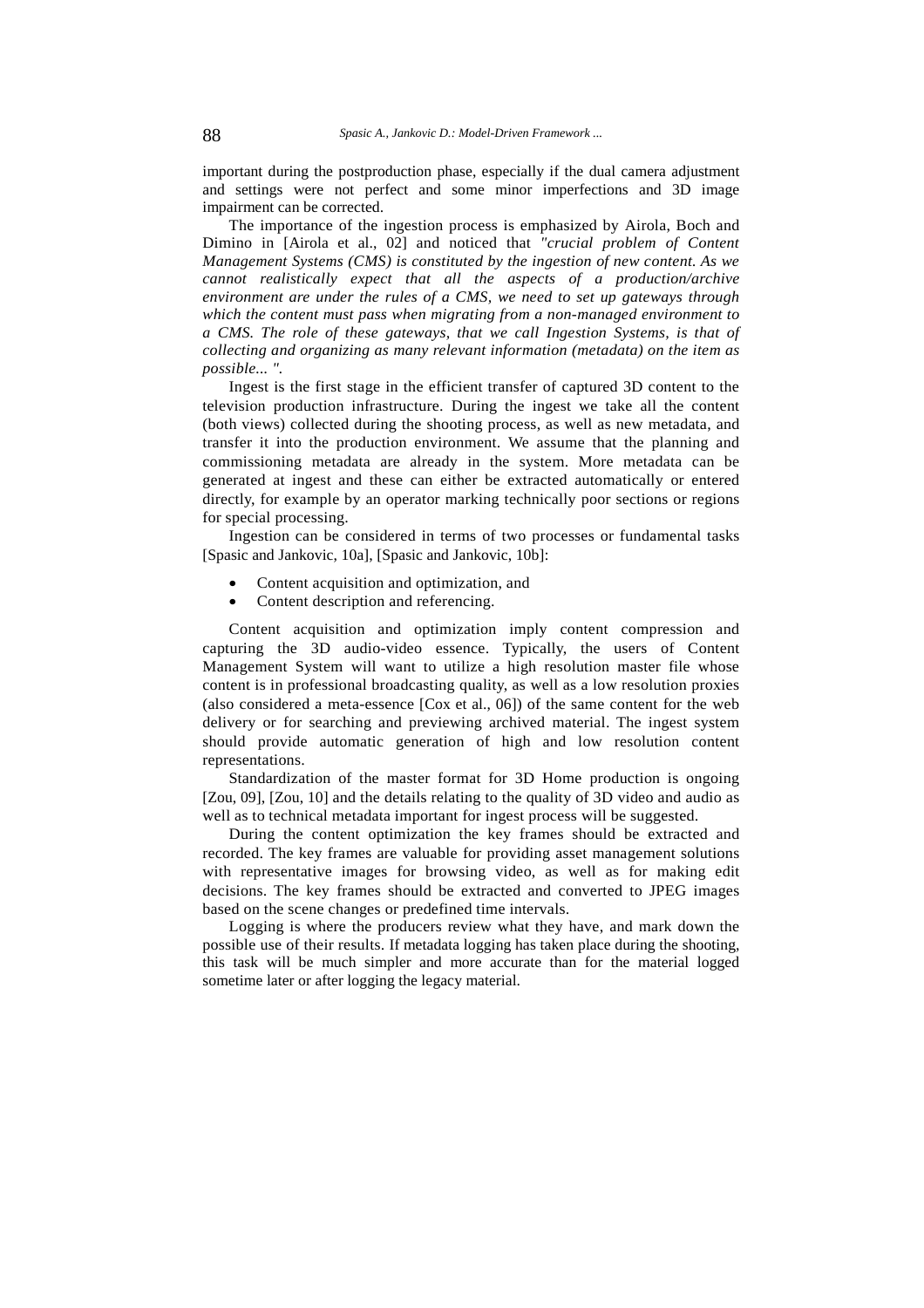At this stage all information necessary for producing or finding segments of 3D material must be properly structured and documented, and the missing information should be inefficient at best or prone to error at worst. Increasingly, the scene change detection and speech recognition software will be used at this stage.

### **2.4 Processing**

The processing stage represents a craftsman work during which the 3D shots, clips, sounds and already assembled items are put into order.

The entire processed material should be regularly checked in 3D. The images that read like 2D images should be edited like 2D.

The images that have a strong 3D character need to be dealt with as 3D.

There is a variety of ways in which one can edit a stereo project. The entire editing process, which usually consists of video and audio editing, should be focused on capturing the composition metadata, the so-called Edit Decision List (EDL), in order to accurately represent the artistic composition of the program on the basis of its constituents. Typically, this results in two Edit Decision Lists, one for each eye. The inevitable items on the list were the duration of the shot and the information about the switch between one scene and the other (the "inpoint" and the "outpoint"). The list represented the switching or rendering that must be applied to the original recorded material to produce the final output. At its simplest, the EDL comprises only the switch points in terms of time codes.

Machine settings, digital effect settings, and audio mixing information should all be stored with the original recorded material if it should ever again be seamlessly used in the way it had been used before. This might happen, for example, with producing different versions, alternative cuts or, in the case of 3D production, editing the raw material for the second-eye view.

The source material might be organised with parallel directory and naming structures, so that a single EDL can be applied twice to generate the left and the right track.

Advanced effects and transitions such as fades, wipes or cross-screens should be used very carefully, because they have a different behaviour in depth. Certain editing tools offer the possibility of creating Depth Decision List (DDL), with information relating to depth editing.

With the lack of dedicated stereoscopic tools, 3D content editing is the slowest of all the postproduction phases. Mendiburu said in [Mendiburu, 09b] that "there is an *obvious conflict between the need for real-time response from the edit station and the additional overload of a stereoscopic dual stream"*. It has only recently been solved with high-end editing systems, and it is far too costly to be used by a low-budget broadcaster who wants to take time to learn and experiment on his own. This is the reason why low-budget broadcasters should choose the existing solutions to edit 3D by using regular 2D tools. A 3D editorial process for one specific platform is described in [Bellamy, 10].

Stereo sound was present in multimedia production long before 3D pictures. The new 3D sound-image space relationship has not yet been explored and discussed in open forums and conferences. Several useful observations can be found in [Mendiburu, 09b]. The first observation is that the 3D volumes do not perfectly overlap. The multichannel sound occupies the room, with left, centre and right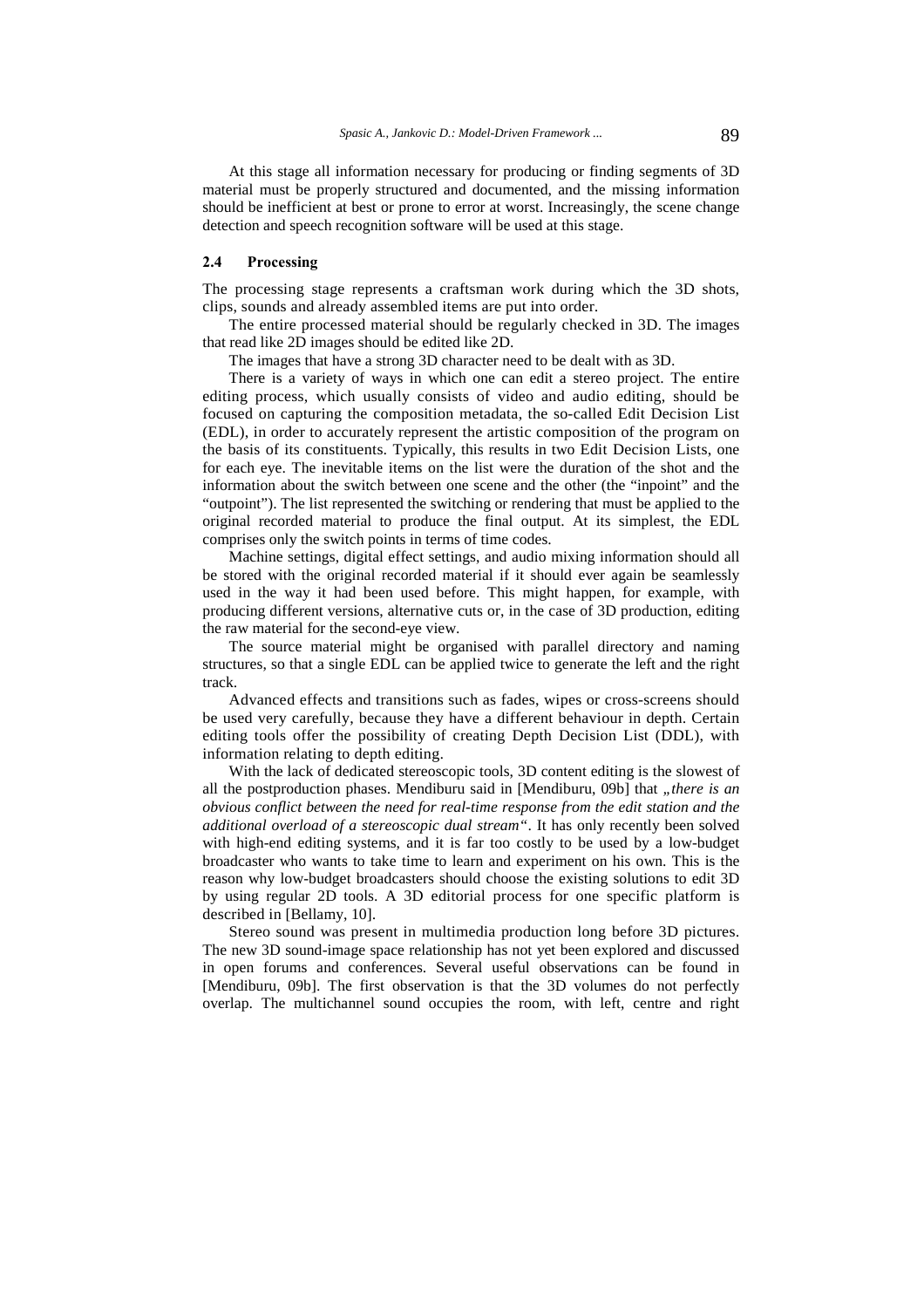sources right behind the screen, and one or two layers of stereophonic sources along the room length. The stereoscopic image occupies the volume designed by the comfort zone, a truncated triangle that extends a long way beyond the screen. The second observation is that the sound would not follow a 3D picture as the spectator moves from a centre seat to a side position. The third observation is that a 3D content sound mix is more of a quadriphonic mix, with emphasis on the front-to-back effects, rather than a surround mix with stereophonic voices and ambiance effects.

Different graphics, subtitling, and animations are a part of produced 3D content. Subtitles on a single screen plane of a stereoscopic content are not visually pleasing to the audience. What seems to work best is to position the subtitles slightly in front of the 3D point of interest in any given scene. This allows the audience to easily read the subtitles without refocusing.

#### **2.5 Control**

Editorial and technical acceptances, which are the constituent parts of the recurrent control stage, approve the use of the produced program material.

Technical control assumes the stereo quality control, left eye and right eye content, 3D audio and backward compatibility with 2D content devices.

If the corrections are needed, a corrective action must be undertaken until editorial and/or technical approval is received.

#### **2.6 Archiving**

The approved final product is catalogued and stored in the archive.The prime function of the archive is that it is a readily available source of material for any purpose: an authoritative source of facts and figures, research for another program, stock footage, repurposed usage of the existing material (either unseen or previously used), and even ideas and treatments.

Archiving is one of the most important and most demanding organizational and technical processes in the whole television production. Over time, media-rich organizations realized the value of their media assets. For instance, the BBC Archive system has more than 750000 hours of television programs in the archive, receives over 2000 enquires each weak and loans 45000 items per month [Evans,02]. Archival systems usually consist of different servers, such as workgroup media servers for short-term storage, and deep archive media servers for long-term storage. Among other things, archival systems can contain and manage metadata archives, low-resolution archives as well as archives of still images, effects, sounds and other media-related data. Any form of archiving requires metadata to be captured and such archiving is the prime candidate for metadata reuse, since metadata is the basis for a comprehensive search. The capture of metadata not only enhances the search, but also removes some of the overhead and uncertainty that archivists can come across in cataloguing the material. Metadata required for archiving purposes can vary depending on the particular circumstances and application and they can include identification facts (title, episode title or number, program number, tape location), technical and playout information (running time or 3D digital file format), descriptive metadata (subject,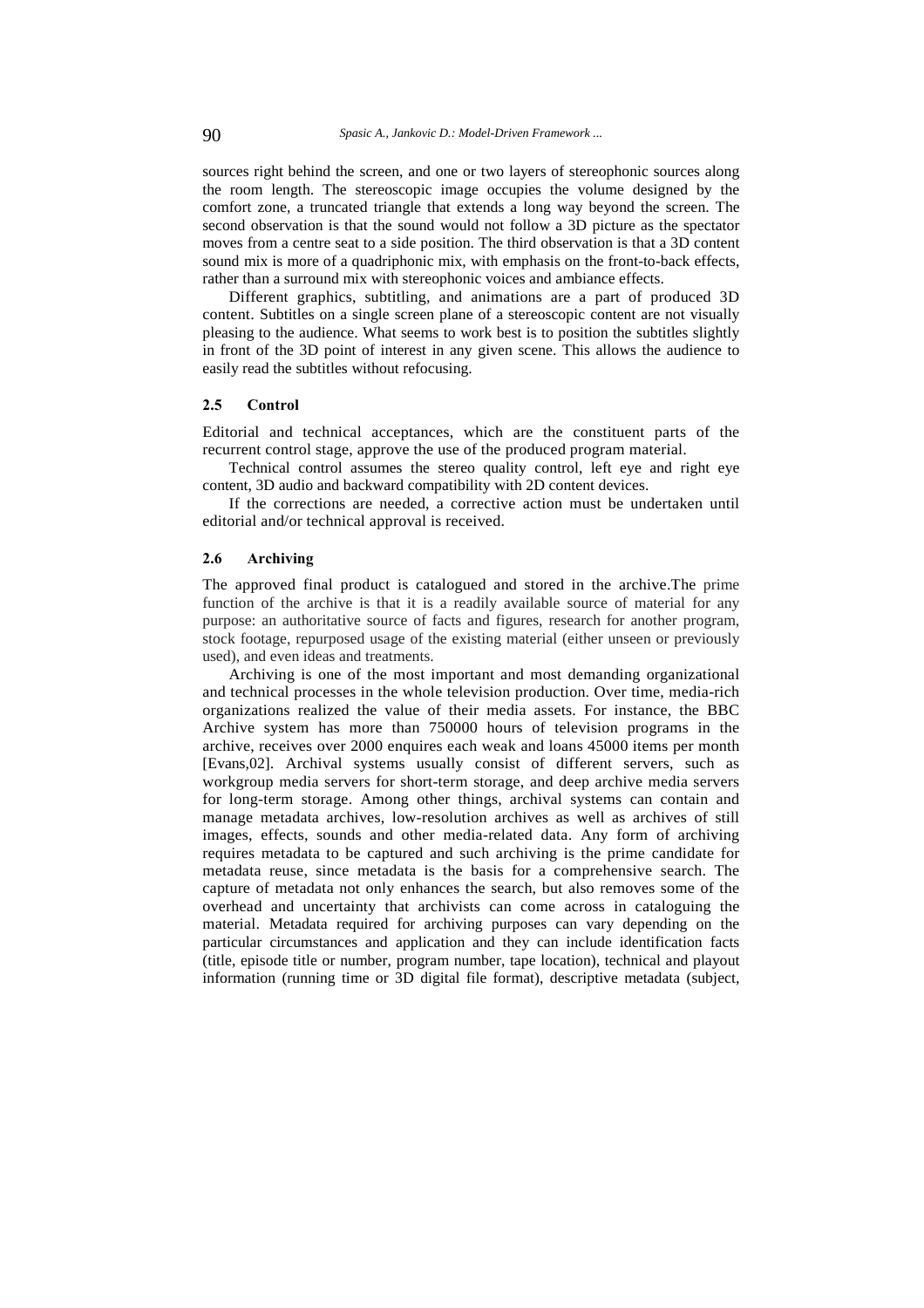genre, summary), abbreviated production information (director, producer, cast), and initial airdate.

#### **2.7 Publication**

At some point the program will be ready for consumption and it must be prepared for distribution. For the purpose of both traditional and 3D broadcast, the correct file must be identified, scheduled, and made available to the playout system. The playout process allows for a scheduled presentation of the program produced at earlier stages. Whether live or played from the archive, the programs are sent to the delivery point (transmitter chain, web etc.).

There are many 3D content delivery combinations and possibilities. Digital terrestrial, cable and satellite broadcasting, as well as Internet streaming all have their own specific needs, usually controlled by the metadata that come with the file. Naturally, 3D TV content can be packaged and distributed off-line with already available technologies such as Blu-ray  $3D^{TM}$ .

# **3 Behavioural Description of Stereoscopic 3D Content Production**

The main objective of a behavioural description is to visualize how the user (represented by the actor) will interact with and use the system. This is done by showing the actor associating with one or more use cases and, additionally, by drawing many use case diagrams.

Modelling a behavioural description of stereoscopic content production will be considered in three distinct segments: preproduction, production and postproduction.

### **3.1 Preproduction**

The main actors in the problem space of the 3D content preproduction are the producer, technical manager and archiving system. The archiving system is an actor who also plays a part in production and postproduction phases.

The use cases important for modelling in the problem space of 3D program preproduction are as follows: Research and Develop Idea, Make Storyboard and Stereopsis, Add Preproduction Metadata and Plan Logistic and Staff. Manage and Use Archives is a use case which takes part in all production phases. The Use Case diagram of program preproduction is shown in Figure 3.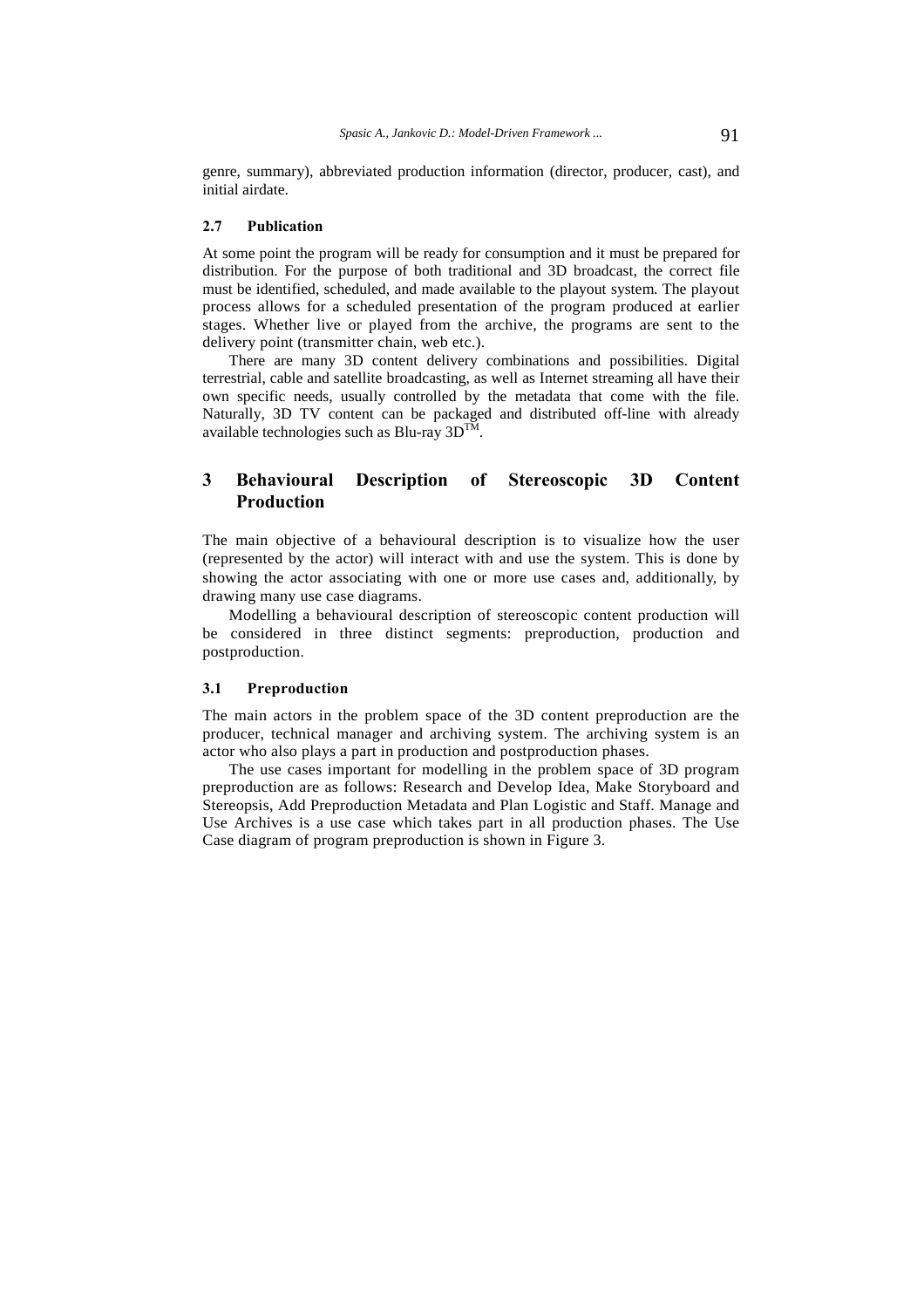

*Figure 3: Use Case Diagram of 3D Preproduction* 

### **3.1.1 Use Case "Research and Develop Idea"**

Short Description: The producer researches and develops an idea for the production of a 3D program item

Actors: Producer, who can be director or editor.

Pre-Conditions: New program schedule is produced and there is a need to fill the slot with 3D content.

Post-Conditions: Program ideas are investigated, commission settled, the initial script is made and the possibilities for 3D enhancements are considered.

Main Flow: (1) Producer suggests an idea for a program production. (2) Producer persuades a TV Company to finance the conversion of an idea into a real program. (3) Steps (1) to (2) are repeated until commission has been accepted (4) Research is being done, the initial script is made, the need for 3D item is analysed and Use Case terminates.

### **3.1.2 Use Case "Plan Logistics and Stuff"**

Short Description: Managers plan the logistics and staff needed for the production of program items.

Actors: Producer, Technical manager.

Pre-Conditions: The program idea is investigated, commission settled, initial script are made and 3D needs and gains are analysed.

Post-Conditions: Production order is issued.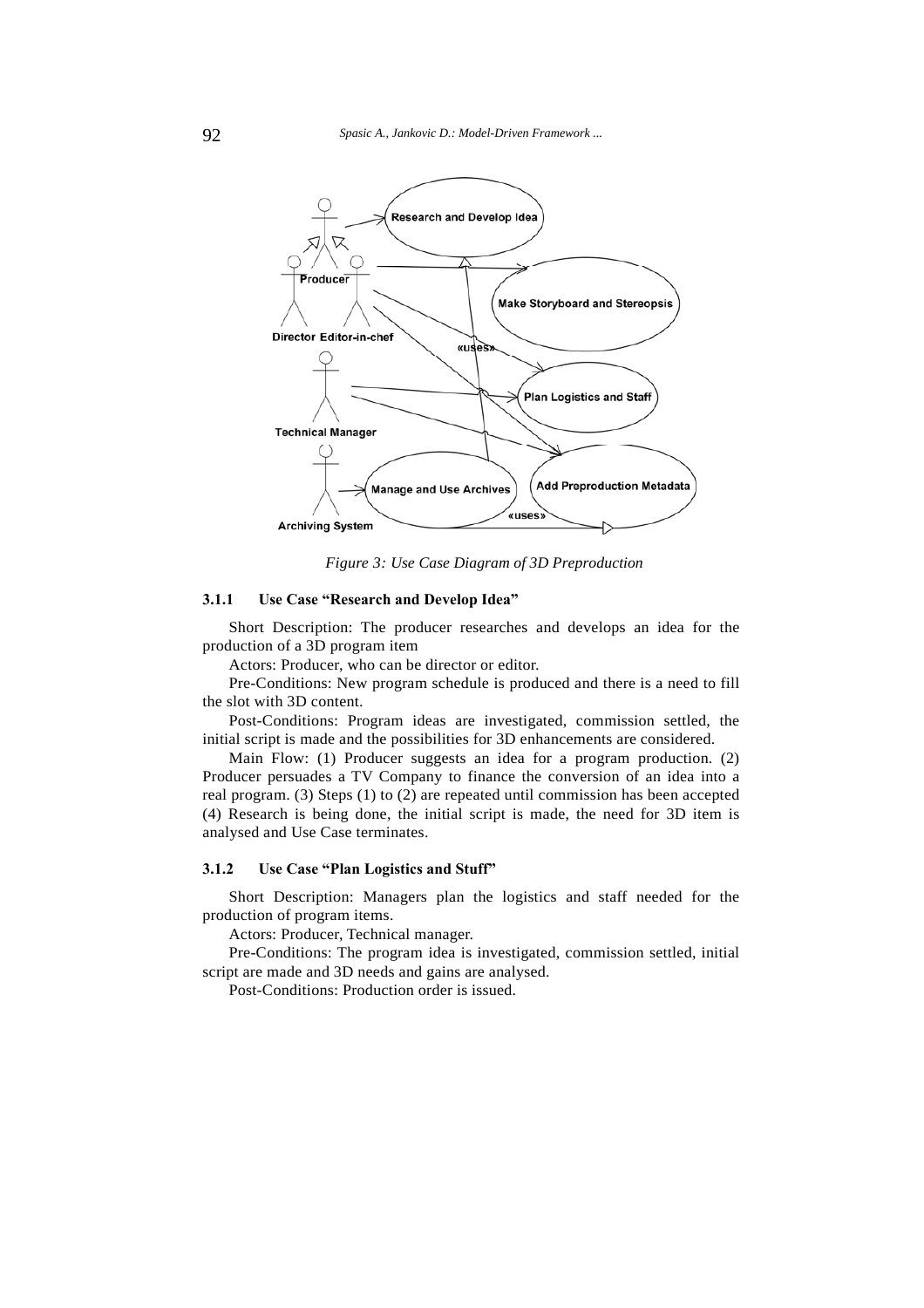Main Flow: (1) Producer (Editor, Director) plans the staff needed for the production of 3D item. (2) Technical manager plans the logistics (objects, vehicles, production equipment...) necessary for the production. (3) Producer and technical manager plan the staffing. (4) Production order is being issued to all members of the production team. Use Case terminates.

# **3.1.3 Use Case "Make Storyboard and Stereopsis"**

Short Description: Producer writes storyboard and stereopsis.

Actors: Producer.

Pre-Conditions: The program idea is investigated, commission settled, the initial script are made and 3D needs and gains are analysed. Production order is issued.

Post-Conditions: Storyboard and stereopsis are made.

Main Flow: (1) Producer (Editor, Director) defines the final storyboard based on the initial script. Producer makes stereopsis. Use Case terminates.

#### **3.1.4 Use Case "Add Preproduction Metadata"**

Short Description: Producer and technical manager add preproduction metadata.

Actors: Producer, Technical Manager.

Pre-Conditions: Production order is issued.

Post-Conditions: Preproduction metadata added.

Main Flow: (1) Producer adds metadata relating to preproduction (working title, producer's identity, possibly contributors' names, genre and scripts and stereopsis. (2) Technical Manager adds metadata relating to the equipment used in the project. Use Case terminates.

### **3.2 Production**

The main actors in the problem space of the 3D program production are the producer, archiving system, 3D essence gathering crew (cameraman, sound recorder) and ingest operator.

The use cases important for modelling in the problem space of program production are as follows: Capture 3D Essence, Ingest 3D Essence, Add Production Metadata, Manage and Use Archives. The Use Case diagram of 3D program production phase is shown in Figure 4.

### **3.2.1 Use Case "Capture 3D Essence"**

Short Description: 3D video shots, audio clips and other program items are being created, pre-selected, ingested into production system and logged.

Actors: Producer, Cameraman, Sound Recorder, Ingest operator.

Pre-Conditions: Production order is issued.

Post-Conditions: All essence materials, as well as relating metadata, are ingested into production system and logged.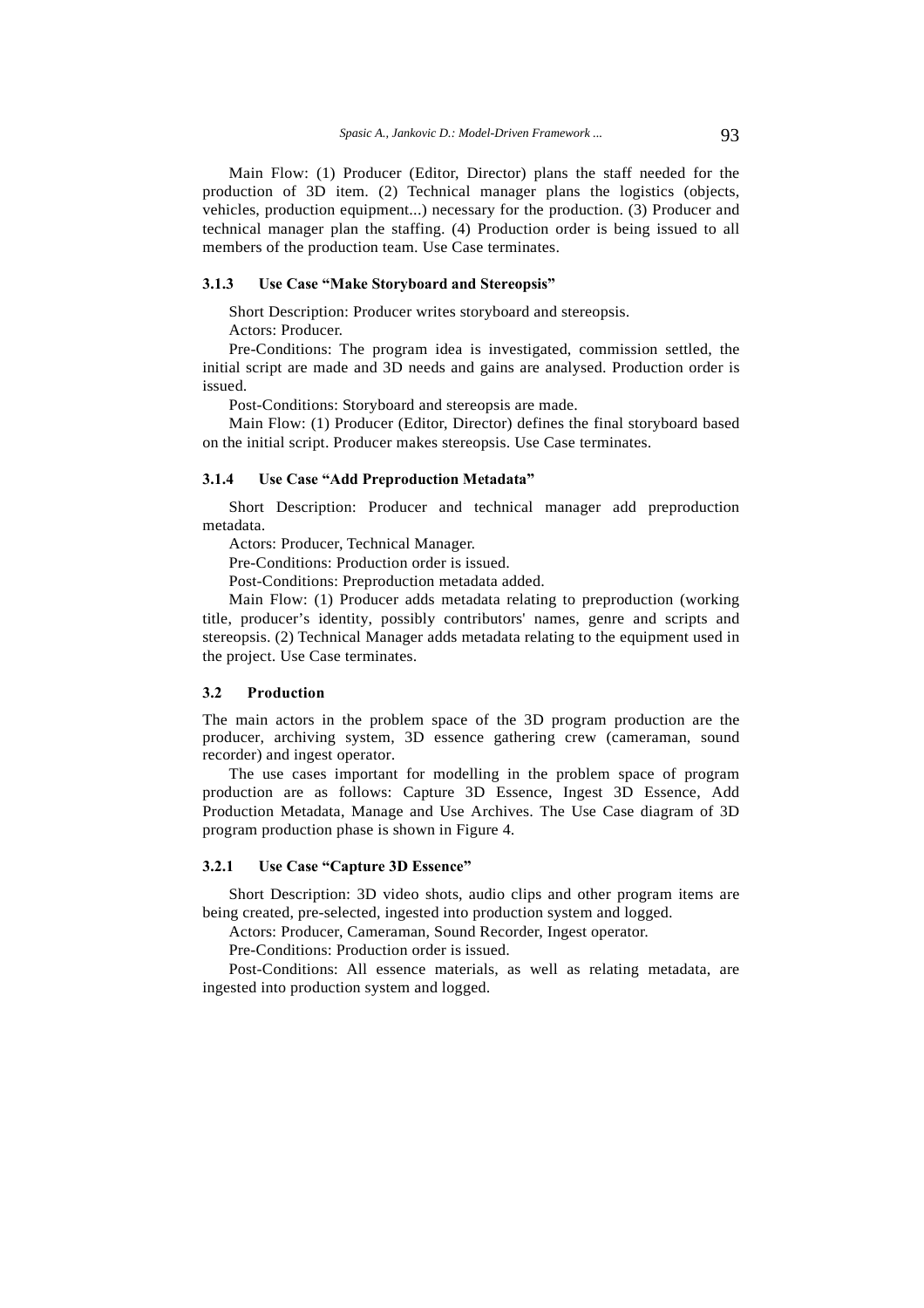Main Flow: (1) Cameraman prepares and adjusts the dual-camera system (2) Cameraman takes 3D shots in the studio or outdoors. (2) Sound Recorder records the sounds in the studio or outdoors (3) Producer chooses the raw material or previously produced essence from archives and repurposes it. (4) Producer reviews what he/she has, and marks down its possible use. Use Case terminates.



*Figure 4: Use Case Diagram of 3D Production* 

# **3.2.2 Use Case "Ingest 3DEssence"**

Short Description: 3D video shots, audio clips and other program items are ingested into production system.

Actors: Ingest operator.

Pre-Conditions: 3D Essence is captured.

Post-Conditions: All essence materials, as well as relating metadata, are ingested into production system.

Main Flow: (1) The entire content collected during the process of shooting, recording and repurposing is taken and transferred into the production environment. (2) Technical metadata are taken from capturing devices. Descriptive metadata are manually added. Use Case terminates.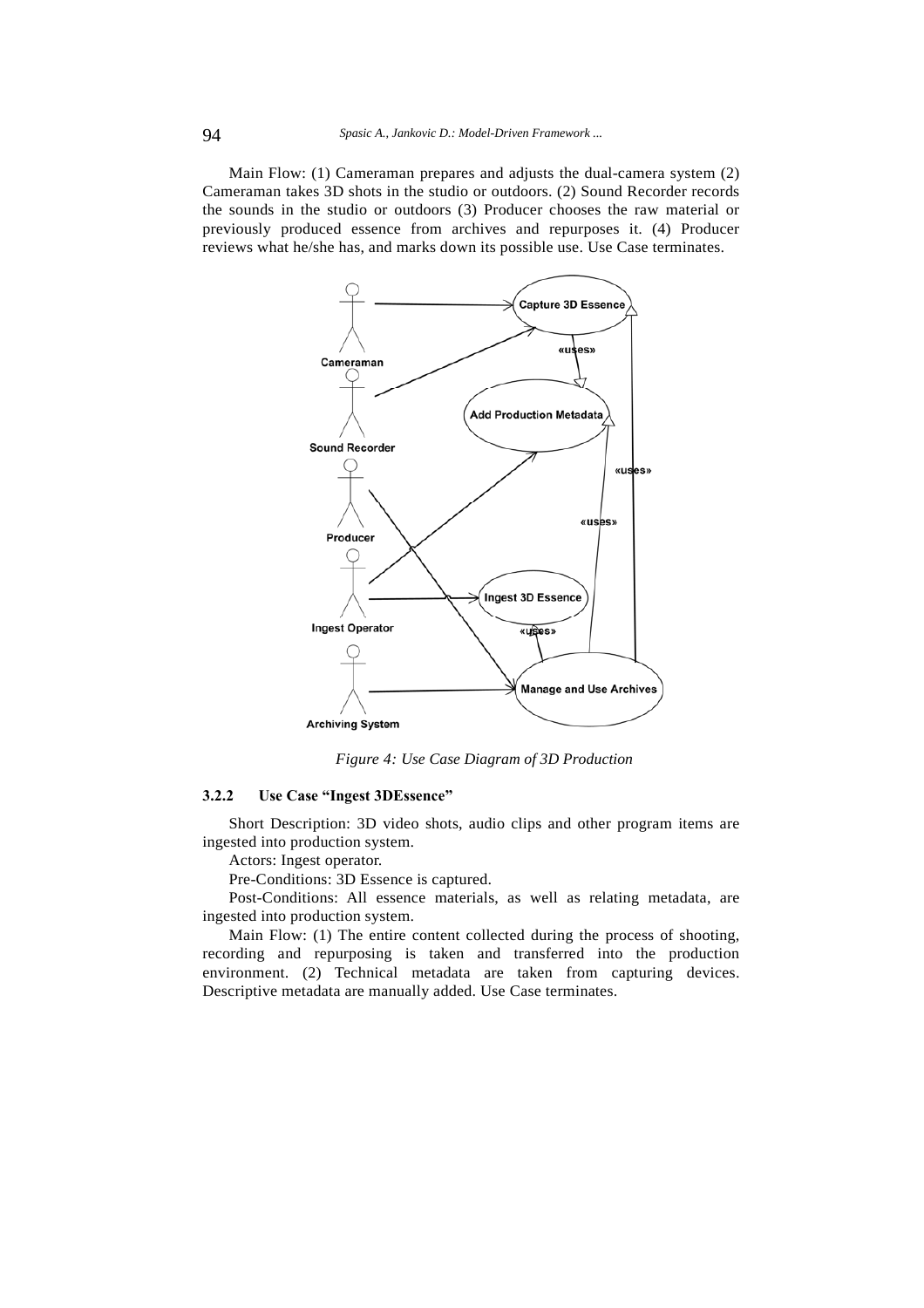# **3.2.3 Use Case "Add Production Metadata"**

Short Description: Ingest operator adds production metadata.

Actors: Ingest Operator.

Pre-Conditions: 3D Essence is ingested.

Post-Conditions: Production metadata added.

Main Flow: (1) Technical metadata are taken from capturing devices. (2) Descriptive metadata are manually added. Use Case terminates.

### **3.2.4 Use Case "Manage and Use Archives"**

Short Description: Cataloguing, storing, searching and retrieving program material to/from archives.

Actors: Archiving System.

Pre-Conditions: Approved access to archives.

Post-Conditions: Catalogued and stored essence, as well as related metadata. Essence and metadata retrieved.

Main Flow: (1) After ingestion, system catalogues and stores raw 3D essence and related metadata and supports searching and retrieving. (2) After processing and control, system catalogues and stores final 3D essence and relating metadata and supports searching and retrieving. Use Case terminates.

#### **3.3 Postproduction**

The main actors in the problem space of the 3D program postproduction are the producer, technical manager, archiving system, processing crew (video and audio editors, animator), publication system (playout and delivery subsystems), as well as the audience. The audience is the second-level actor, i.e. it is out of the boundaries of the system.

The use cases important for modelling in the problem space of program production are as follows: Edit 3D Essence, Add Postproduction Metadata, Control, Manage and Use Archives, and Publish. Use Case diagram of program production is shown in Figure 5.

#### **3.3.1 Use Case "Edit 3D Essence"**

Short Description: 3D shots, audio clips, sounds and previously assembled content items are put into order.

Actors: Video Editor, Sound Editor, Animator.

Pre-Conditions: 3D essence materials, as well as relating metadata, are ingested into production system and logged.

Post-Conditions: Essence materials, as well as relating metadata, are finalized.

Main Flow: (1) Video Editor makes corrections and adjustments to both view essences. Video Editor edits the video essence for one view and generates Edit Decision List. Video Editor applies the EDL to the second view. (2) Sound Editor edits the audio essence. (3) Animator makes the animations, graphics and subtitles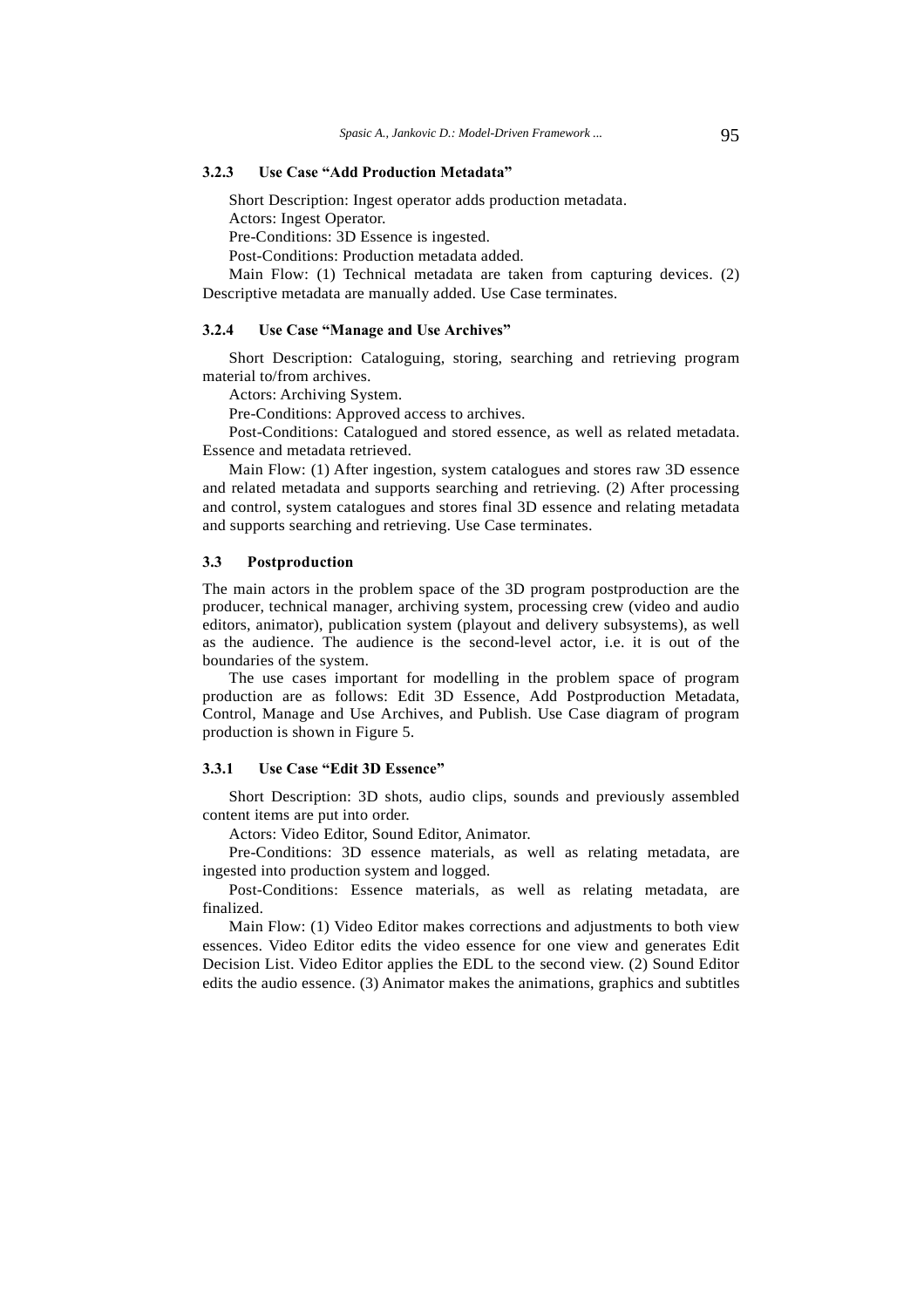in accordance with 3D rules. (4) Video Editor assembles and renders final 3D essence. (5) Use Case terminates.



*Figure 5: Use Case Diagram of 3D Postproduction* 

# **3.3.2 Use Case "Add Postproduction Metadata"**

Short Description: Processing crew add descriptive metadata.

Actors: Video Editor, Sound Editor, Animator.

Pre-Conditions: 3D Essence is edited and finalized.

Post-Conditions: Postproduction metadata added.

Main Flow: (1) Descriptive metadata are manually added. Use Case terminates.

### **3.3.3 Use Case "Control"**

Short Description: Editorial and technical acceptances approve the use of the post produced 3D program item.

Actors: Producer, Technical Manager.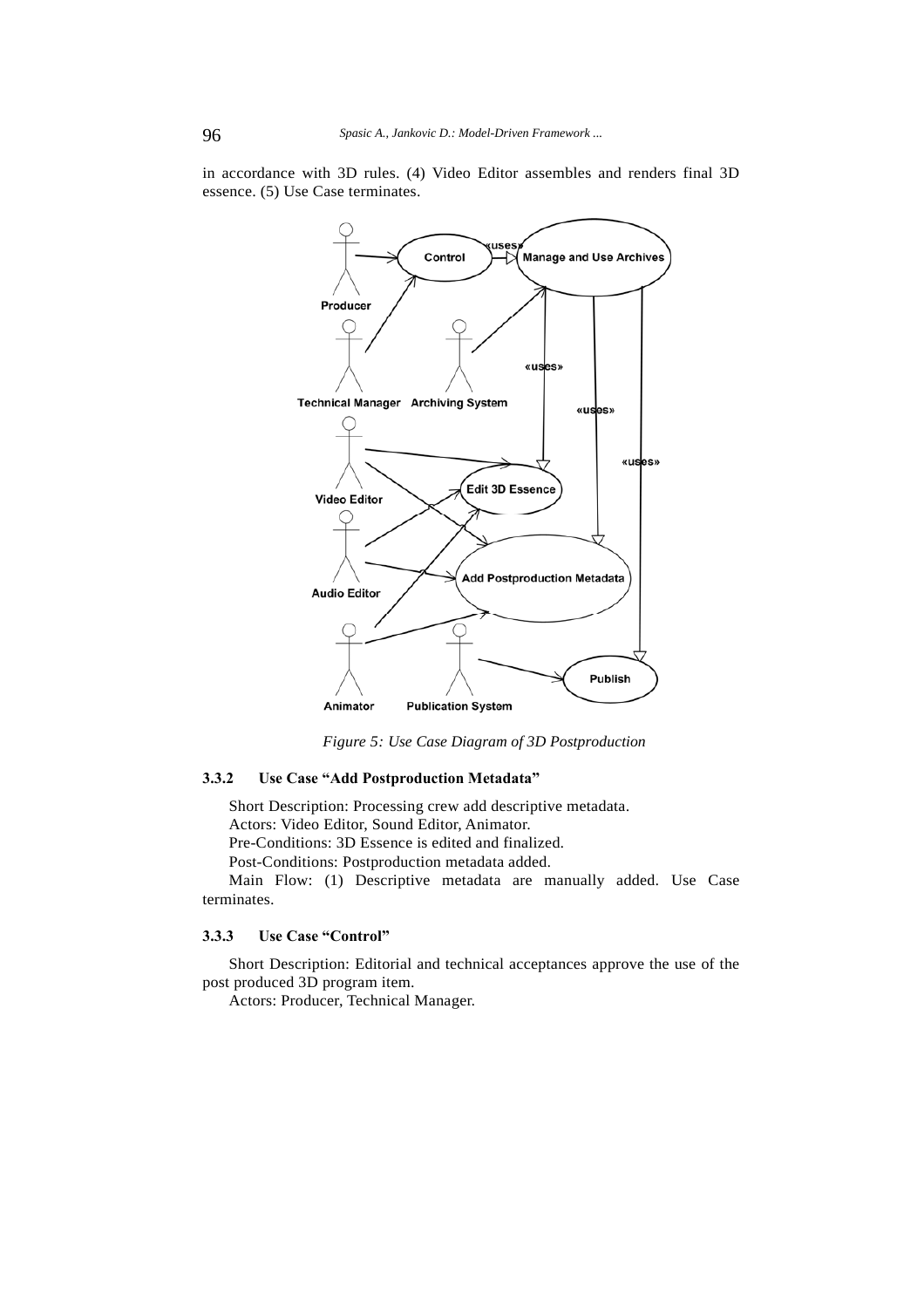Pre-Conditions: 3D essence, as well as relating metadata, is finalized.

Post-Conditions: 3D essence, as well as relating metadata, is approved. 3D content is stored in the archive.

Main Flow: (1) Editor-in-chef checks and approves or disapproves of the editorial quality of the produced material. (2) Technical Manager checks and approves or disapproves of the technical quality of the produced material. (3) If the corrections are needed, corrective actions must be undertaken [A1]. (4) Steps (1) to (3) are repeated until the produced material is accepted and Use Case terminates.

Alternate Flow: (A1) No need for corrections. Program material is approved. Use Case terminates.

#### **3.3.4 Use Case "Publish"**

Short Description: Program playout, distribution and transmission Actors: Publication System.

Pre-Conditions: Program prepared and approved for publication.

Post-Conditions: Program transmitted/delivered.

Main Flow: (1) Program playout. (2) Program distribution. (3) Program transmission using terrestrial, cable or satellite transmission [A1]. Use Case terminates.

Alternative flow: (A1) Program delivery by means of web services. Use Case terminates.

# **4 Model of Stereoscopic 3D TV Content Life Cycle**

The traditional emphasis of the media business has been placed on the creation, bundling and distribution of content consisting of information and entertainment.

MacRae, Craig and Bell visualized the entirety of the broadcast operations in [MacRae et al., 02]. The component planes (x axis: device, path, service, content and management services) refer to the primary means of program generation and transmission. The communication layers (y axis) relate to the standard ISO/OSI 7 layer stack with the physical layer at the bottom and high-level network applications at the top. The highest abstraction of the component plane is that of the content. This plane comprises tools that manage content in the studio and playout areas that understand physical storage for the content, perform activities such as content distribution and creation, and enable automation of the station output.

The life cycle model of 3D TV content shows the entire behaviour of the object, as it changes its state in response to the messages it receives. The nature of the state machine diagram is considered to be dynamic-behavioral. "What happens at a certain point in time?" is a question answered by the following diagram.

The state machine diagram representing the life cycle of the 3D TV content is shown in Figure 6.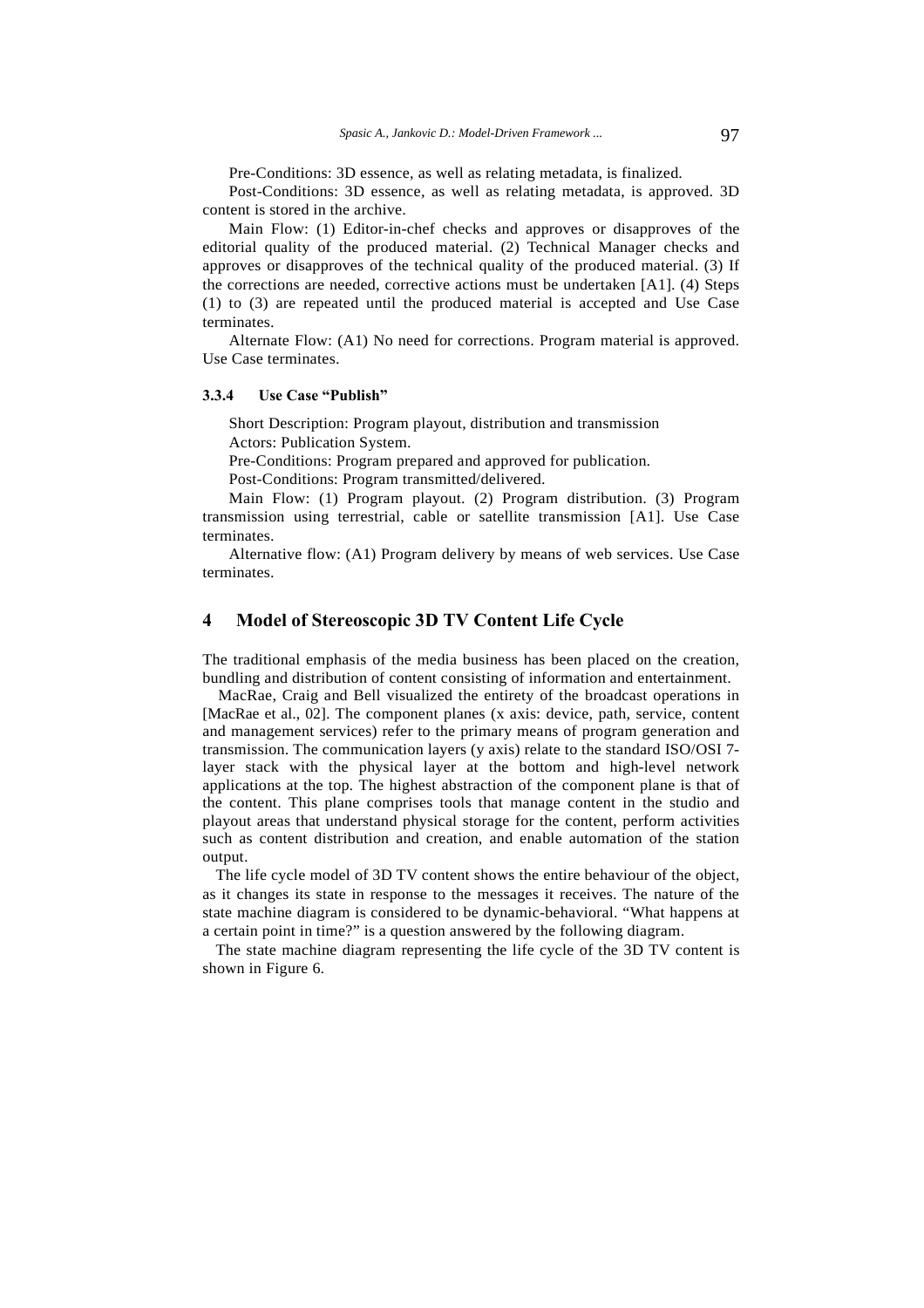

*Figure 6: State Machine Diagram of 3D TV Content Life Cycle* 

# **5 Flow and Dependencies in 3D Production Process**

Modelling flow of 3D production process comprises capturing activities made of smaller actions.

An action represents a single step within an activity where 3D essence processing or metadata manipulation occurs in a modelled system. Activity modelling focuses on the manner of execution and flow of the system behaviour, rather than on how it is assembled. Activity diagrams complement the use case diagrams by visually showing the internals of a use case.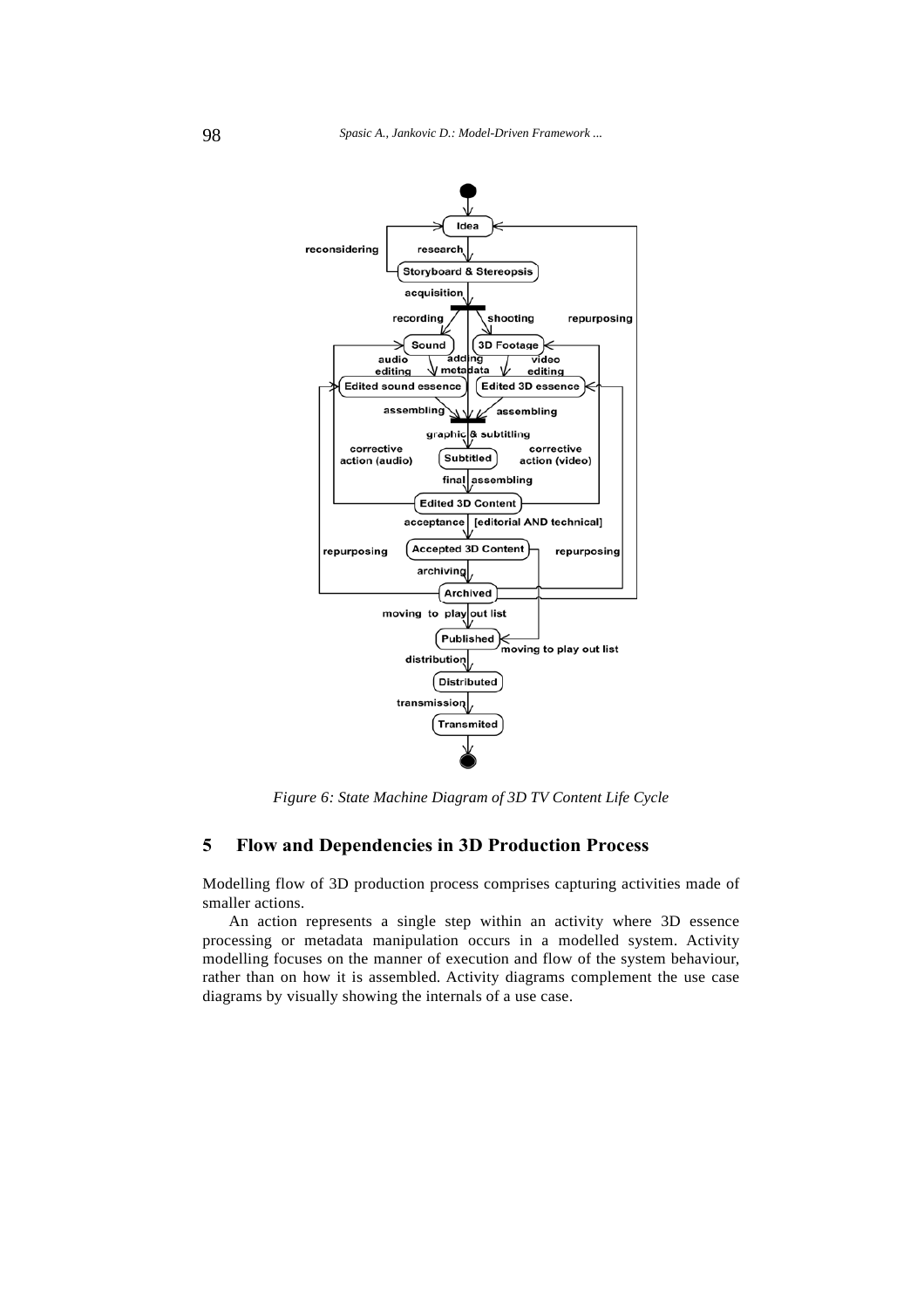Since activity diagrams show multiple threads, they can be used to optimize both business and system processes. This is because a group of processes running in parallel can be captured and modelled through multiple threads. Once they have been modelled, they can be refined and optimized. They also provide an opportunity to document not only the flow but also the role responsible for that flow.



*Figure 7: Activity Diagram of 3D TV Content Preproduction* 

Due to its complexity, the flow analysis will be divided in three consecutive parts, following the main phases in 3D programme synthesis: preproduction, production and postproduction.

The basic roles in program preproduction process are defined here as Technical Manager, Archiving System and Producer and these roles and corresponding activities are shown in Figure 7.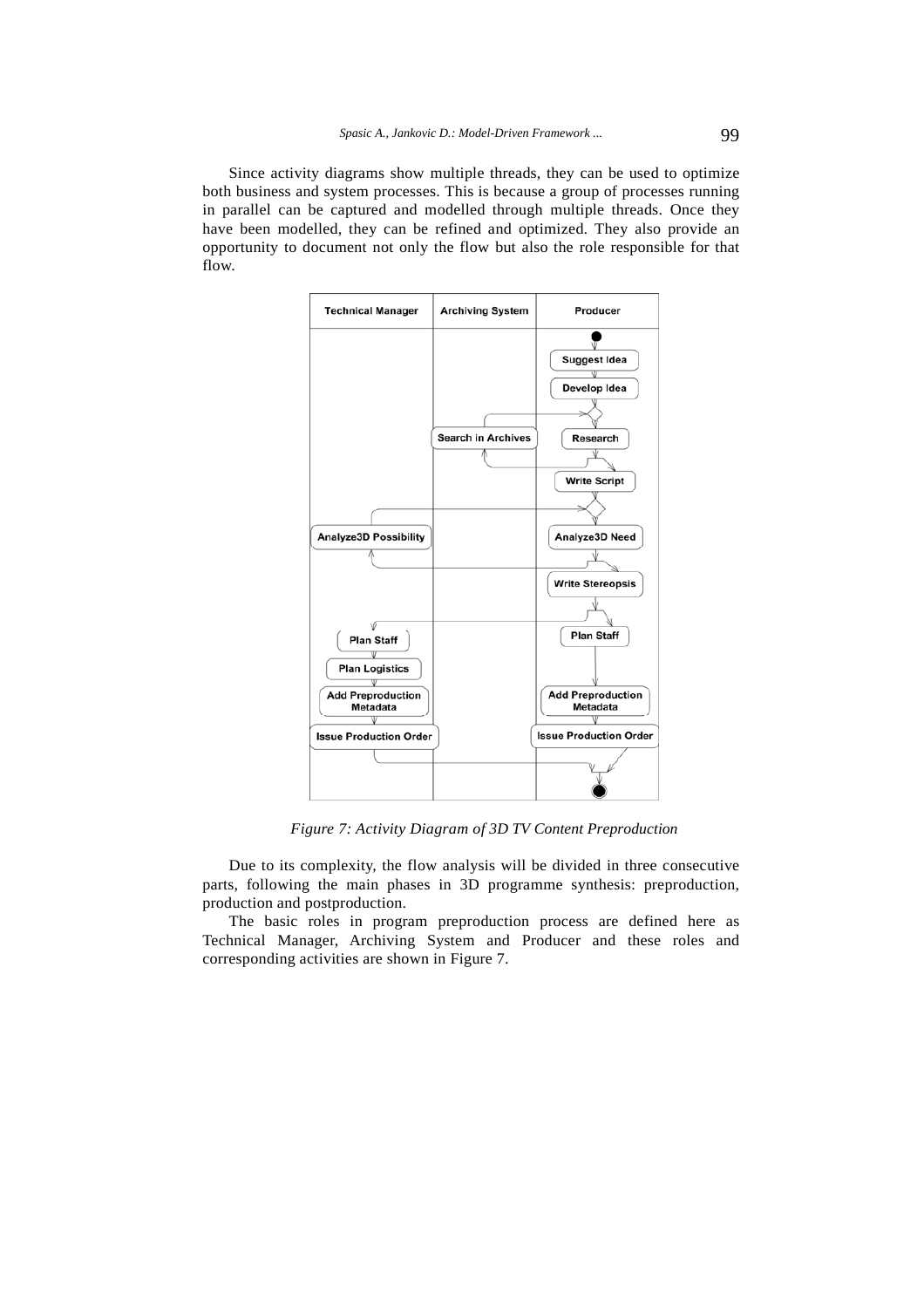

The basic roles in program production process are defined here as Archiving System, Producer, 3D Essence Gathering Crew and Ingest Operator, and these roles and corresponding activities are shown in Figure 8.

*Figure 8: Activity Diagram of 3D TV Content Production* 

The basic roles in program postproduction process are defined here as Technical Manager, Archiving System, Producer, Processing Crew and Publication System, and these roles and corresponding activities are shown in Figure 9.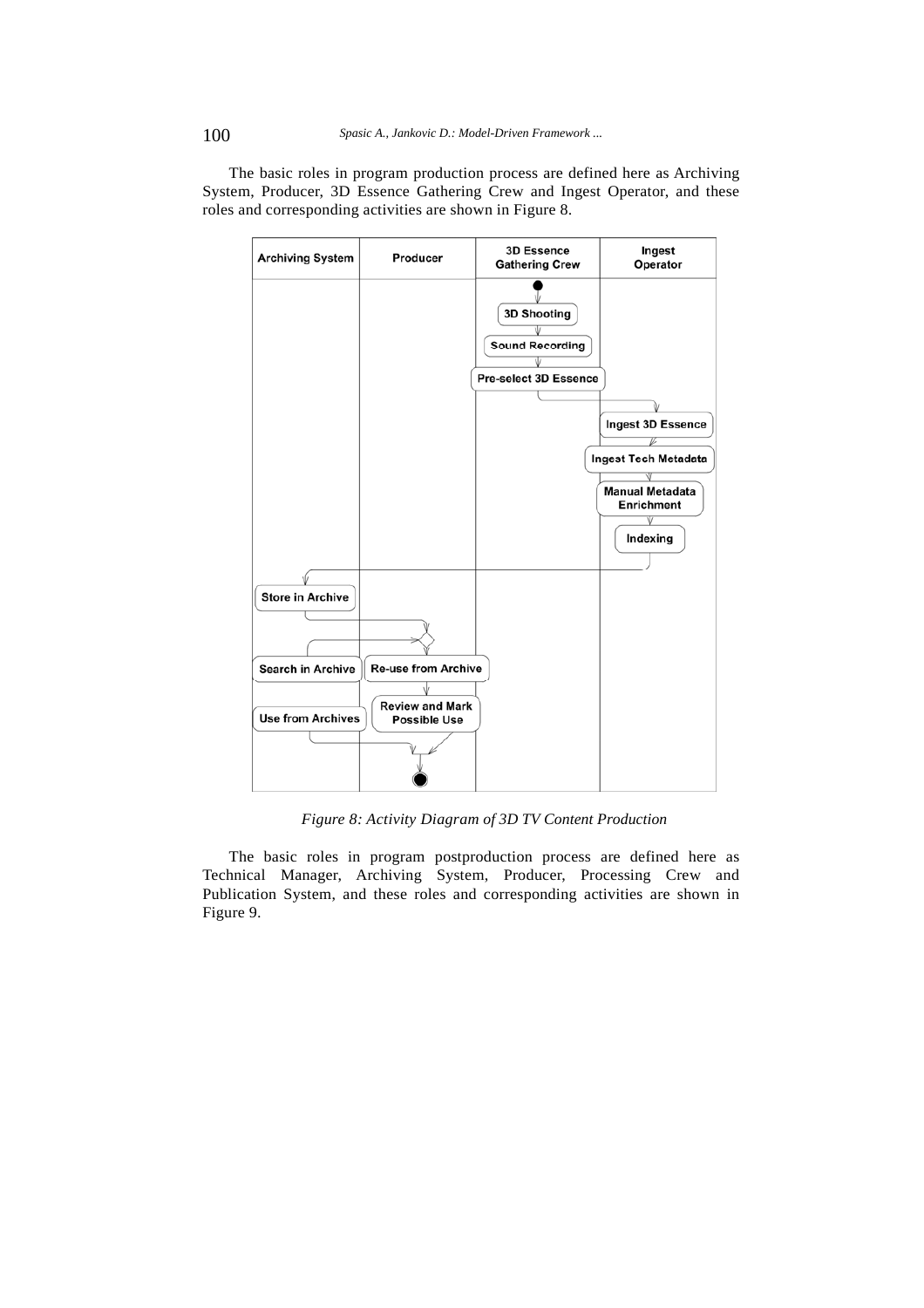

*Figure 9: Activity Diagram of 3D TV Content Postproduction* 

# **6 Model of Structural Static Representation**

The objective of modelling structural static representation is to represent, in one or more views, various business entities and their relationships in MOPS. Class diagrams show business-level classes as well as technical classes. In addition to showing the classes, class diagrams show the relationships between them. The entire description of the classes (or "entities," as they may be called in the problem space) and their relationships with each other are static. No dependency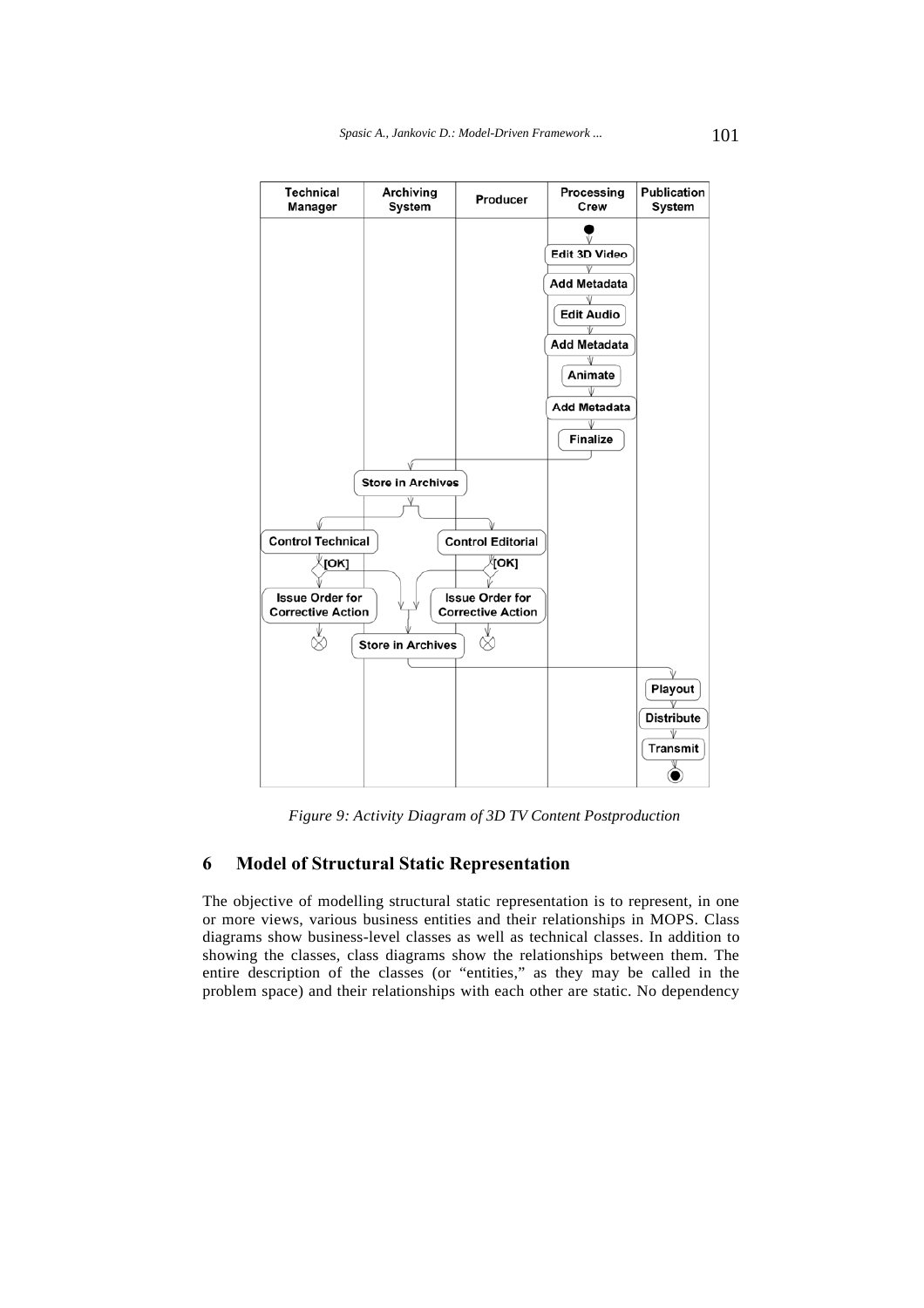is shown in this diagram and no concept of time. Class diagrams, by their very nature, are very strong, structural, static representations. A class diagram of the 3D program production business process, derived from the previous analyses, is shown in Figure 10.



*Figure10: Domain Model (Class Diagram) of 3D Programme Production* 

# **7 Conclusions**

The primary aim of this paper was to motivate low-budget broadcasters to reconsider alternatives to partial in-house developments of 3D production process. To achieve this goal, broadcasters have to completely rethink the way technology can be applied to the art and business of 3D program making.

The management concepts can be applied to a wide variety of applications relating to the generation of 3D content. Therefore, the systems must be conceived with the necessary degree of flexibility. They should be required to tailor software and hardware infrastructure and functionalities, to secure the performance demanded by specific applications without incurring unjustified investments.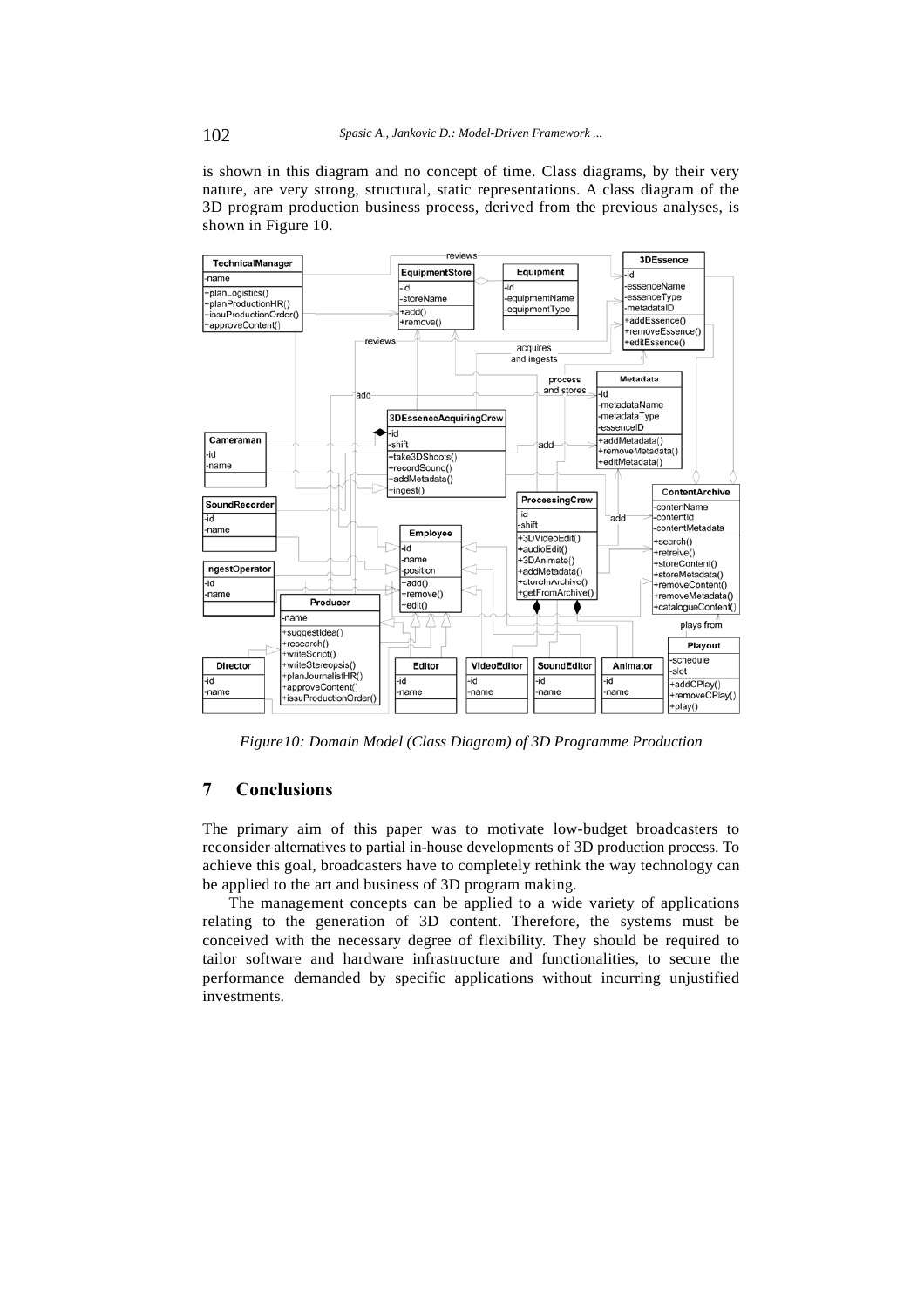Three-dimensional broadcast television is believed by many to be the next logical development towards a more natural and life-like visual home entertainment experience.

It is expected that 3D content will reach homes through a variety of different channels, including packaged media such as Blu-ray 3D Disc, a cable or terrestrial broadcast, as well as Internet streaming or download. There are many obstacles in delivering 3D content to homes. It is an open question whether the delivery formats between each of these distribution channels could be harmonized, given the unique constraints associated with each of them. Another concern is reflected in the bandwidth and set-top boxes to decode and format the content for display.

Currently, and in the foreseeable future, products will be differentiated primarily by their software. As such, it is expected that software will absorb the lion's share of the development costs. By bundling the cost of software development and support into the purchase price of the equipment, manufacturers force the users to capitalize the cost of the hardware as well as the initial and ongoing support costs of the software over the useful life of the product. This serves neither party well, as it drives up the initial costs to extremely high levels, and concurrently encourages frequent hardware turnover for the sake of supporting the software development.

As content is one of the most valuable assets for broadcasting companies, ingesting, archiving, accessing, managing, delivering and securing the content assets become one of the basic requirements in the everyday life of multimedia producers and providers. At the same time, the manner in which the company structures its facilities, the processes involved and the choice of technologies that best adhere to the purpose related to content handling becomes increasingly important.

Low-budget television broadcasters recently faced significant financial temptations during the digital turnover in broadcasting industry. It is sensible to assume that, at the moment, they are not ready to invest in new equipment necessary for the production of 3D content.

This paper describes the main areas in a 3D TV production environment and summarizes the 3D essence, metadata and control flow, as well as the main processes involved in a low-budget 3D television facility.

The first step was to describe the whole 3D TV content production chain. The second step was to propose one 3D TV production workflow. The analyses of the production stages and their integral processes helped defining the model in the problem space which is suitable for low-budget 3D TV production.

The third step in the research, which is not included in this paper, but which uses the results described here, entails developing a workflow model based on Generalized Nets (GN), instead of using some of the workflow languages, such as YAWL. YAWL (Yet Another Workflow Language) is a formal language developed around the statetransition systems based on Petri nets, with the purpose of defining control procedures in a workflow management. In the same context of other workflow languages such as the Business Process Execution Language (BPEL) or scientific workflow languages such as Simple Conceptual Unified Flow Language (SCUFL) YAWL is a model definition language that can be executed on the YAWL engine.

Generalized Nets is a concept extending the concept of Petri nets and the rest of its modifications. One of the aspects of generalization is the fact that the GN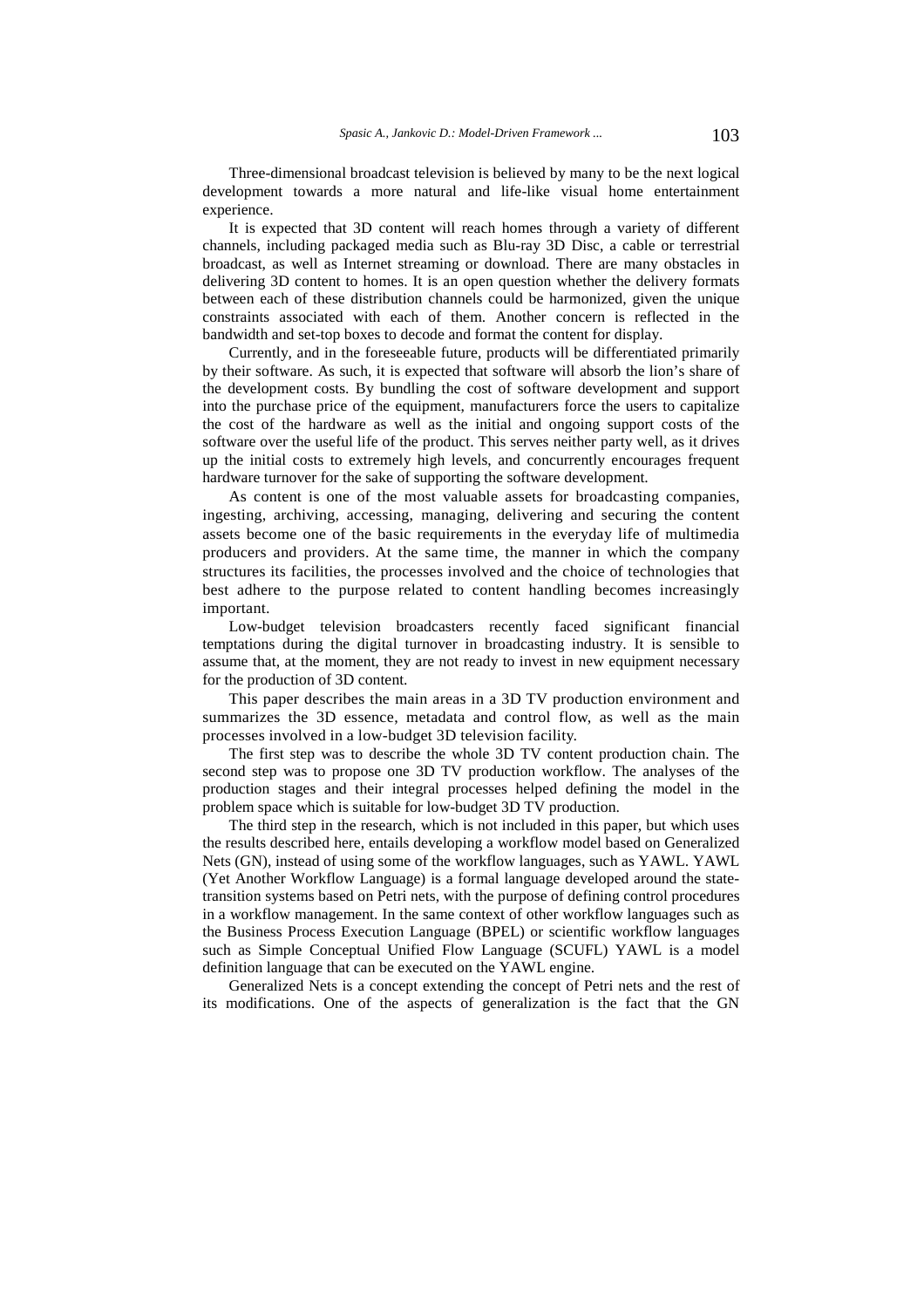transitions possess an index matrix of predicates, determining the conditions for tokens' transfer from any input to any output place of the transition. On the other hand, the tokens enter the GN with their initial characteristics and during their transfer from the input to the output places of transition they are assigned new characteristics by means of special characteristic functions. The proposed GN model, which consists of 11 transitions and 75 places, can be exported in XML format and one XGN (XML GN) model is presented in [Spasic, 13].

Modelling in the problem space is used as a research method in this paper and the first step in modelling of software intensive 3D television production is presented here.

The current work demonstrates that the UML provides an extensive set of tools to describe the production of the 3D TV content, as well the business model of the 3D TV production. A business analysis of the problem space and behavioural description of a 3D content workflow is done by using the use case diagrams. The life cycle of stereoscopic 3D content is defined by state machine diagram and flow and dependencies are analysed by using activity diagrams for preproduction, production and postproduction phases. Model of structural static representation is proposed and defined by a class diagram.

The challenge for the future is to make the model of solution space, as well as the model of background space of the 3D television production.

## **References**

[2020 3D media, 10] .,2020 3D Media Spatial Sound and Vision, D7.2 Emerging Standards for 3D Media"; http://www.20203dmedia.eu/materials/20203DMedia\_D7.2\_20090612.pdf

[Airola et al., 02] Airola, D., Boch, L. and Dimino, G.: "Automated Ingestion of Audiovisual Content"; (2002)

http://www.broadcastpapers.com/asset/IBCRAIAutoIngestAVContent.pdf

[Arnold et al., 07] Arnold, J., Frater, M. and Pickering, M.: "Digital television: technology and standards"; John Wiley & Sons Inc., (2007)

[Badii et al., 09] Badii, A., Fuschi, D. ans Zhu , M.: "Integrative Workflow-Embedded Support for Process Automation and Management". *Proc. European and Mediterranean Conference on Information Systems 2009(EMCIS 2009)* July 13-14 2009, Crowne Plaza Hotel, Izmir, Turkey

[Badii et al., 10] Badii, A., Fuschi, D. and Zhu, M.: "Migrating from Process Automation to Process Management Support: A Holistic Approach to Software Engineering applied to Media Production". Journal of Multimedia 5(2): 104-109 (2010)

[Barry and Lang, 03] Barry, C. and Lang, M.: "A comparison of 'traditional' and multimedia information systems development practices"; Information and Software Technology, 45, (2003), 217–227.

[Bellamy, 10] Bellamy, A.: "Stereoscopic 3D Workflows for Apple centric Post Production"; White Paper Document - Pro 3D United Kingdom, (2010) http://www.cineform.com/pdfs/Pro3d\_whitepaper\_100825.pdf

[Benoit, 06] Benoit, H.: "Digital Television Satellite, Cable, Terrestrial, IPTV, Mobile TV in the DVB Framework", Third Edition; Elsevier, (2006)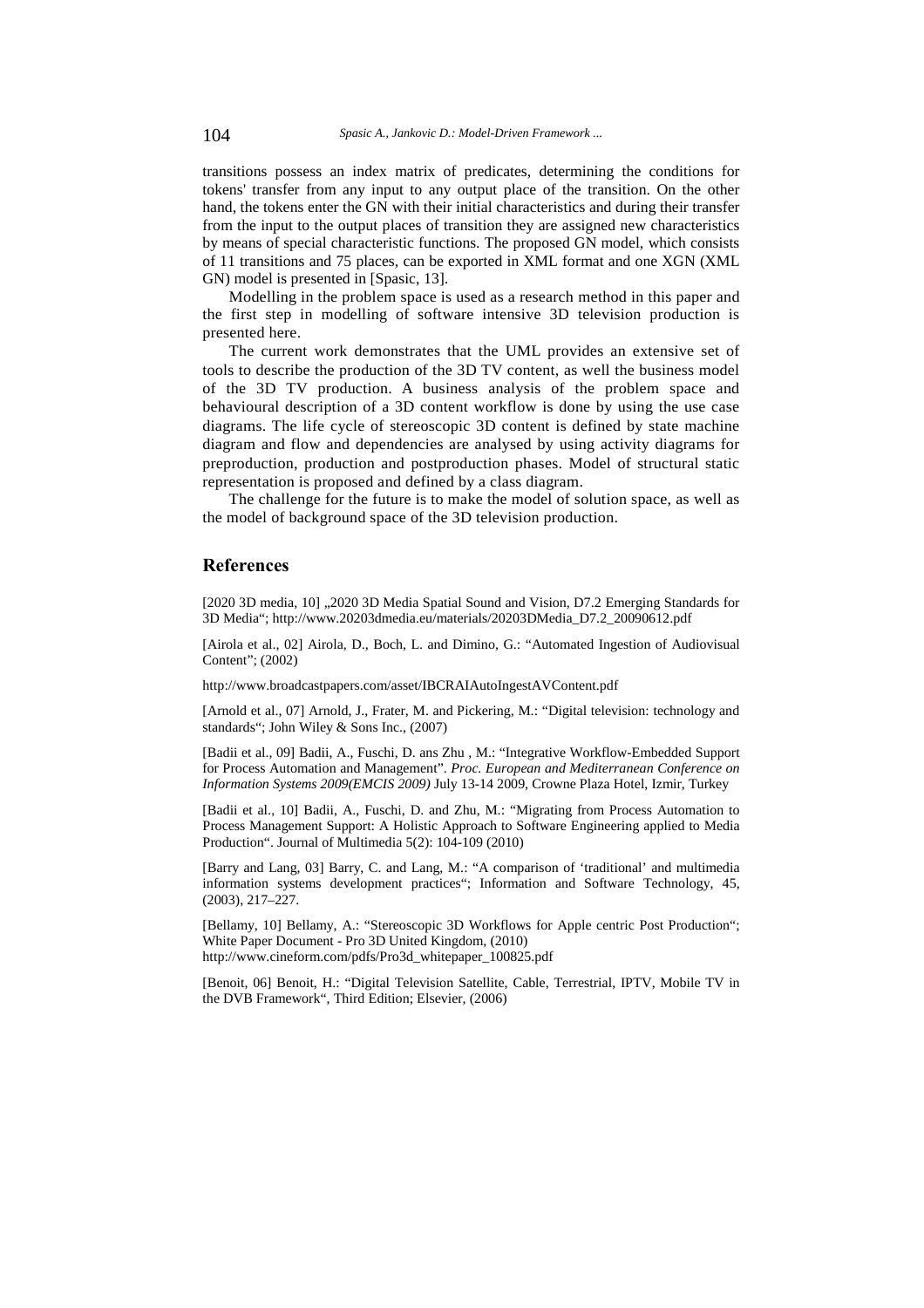[Blundell, 08] Blundell, B.G.: "An Introduction to Computer Graphics and Creative 3-D Environments"; Springer, (2008).

[Chinnock, 09] Chinnock, C.: "Overview of the 3D@Home Consortium"; (2009), http://www.insightmedia.info/webinars/InsightMedia-3DatHome-Webinar.pdf

[Cianci, 07] Cianci, P.J.: "HDTV and the Transition to Digital Broadcasting: Understanding New Television Technologies"; Elsevier, (2007)

[Collins, 01] Collins, G.W.: "Fundamentals of Digital Television Transmission"; John Wiley & Sons, Inc. (2001)

[Cox et al., 06] Cox, M., Mulder, E. and Tadic, L.: "Descriptive metadata for television: an end-to-end introduction", Elsevier, (2006)

[Cury, 11] Cury, I.: "Directing and producing for television: a format approach", 4th ed.; Elsevier, (2011)

[Davis, 03] Davis, M.: "Editing out Video Editing", IEEE Multimedia, Vol.10, No.2, (2003), 54-64.

[De Alencar, 09] De Alencar, M.S.: "Digital Television Systems"; Cambridge University Press, (2009)

[De Bruin and Smits, 99] De Bruin, R. and Smits, J.: "Digital video broadcasting: technology, standards, and regulations"; Artech House Inc, (1999)

[De Geyter and Overmeire, 09] De Geyter, M., Overmeire, L.: "An end-to-end 3D TV chain: fundamentals, technologies and products"; (2009)

http://www.medianetvlaanderen.be/content/user/File/091210 Workshop VI 3D/3D TV workshop - final VRT medialab.pdf

[Dong and Ngi Ngan, 10] Dong, J. and Ngi Ngan, K.: "Present and Future Video Coding Standards"; in ChangWen Chen, Zhu Li, and Shiguo Lian (Eds.): "Intelligent Multimedia Communication: Techniques and Applications", Springer, (2010), 75-124.

[DVB, 10a] "DVB Gets Ready for 3DTV"; DVB Press Release http://www.dvb.org/news\_events/press\_releases/press\_releases/DVB\_pr190-DVB-Gets-Ready-For-3DTV.pdf

[DVB, 10b] DVB, "Commercial Requirements for 3D-TV DVB"; Blue Book A151, July 2010. http://www.dvb.org/technology/standards/a151\_CR\_for\_DVB-3DTV.pdf

[Ericsson, 10] "Ericsson 3DTV End-To-Endless Television Vision Paper", Ericsson, (2010) http://www.csimagazine.com/csi/whitepapers/3DTVvisionpaper\_final.pdf

[Evans, 02] Evans, J.: "Managing the digital television archive: the current and future role of the information professional"; in Graham, C. (Ed), Online Information 2002: Proceedings, Oxford: Learned Information Europe, (2002), 103-108.

[Harris, 10] "Harris Solutions for 3DTV Workflows"; Haris Corporation, (2010) http://www.broadcast.harris.com/promotions/3d/3DTV\_Brochure.pdf

[Hartwig, 05] Hartwig, R.L.: "Basic TV technology: Digital and Analog", 4th ed.; Elsevier, (2005)

[Hunter et al., 00] Hunter, J.R, Lau, H. and White, D.J.: "Enhanced television service development"; (2000) http://www.bbc.co.uk/rd/pubs/papers/pdffiles/ibc00jh.pdf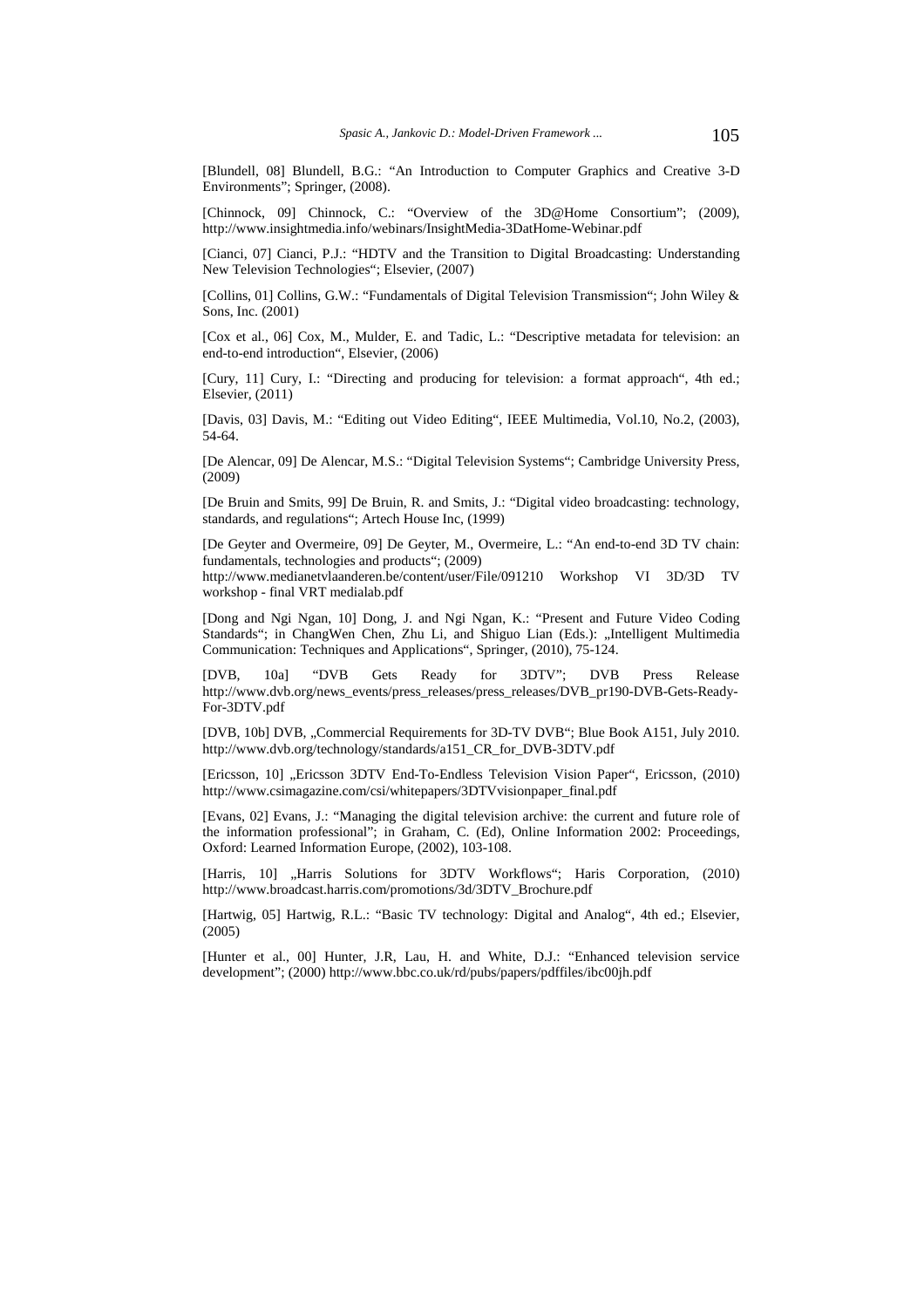[IJsselsteijn et al., 05] IJsselsteijn, W.A., Seuntiëns, P.J.H. and Meesters L.M.J.: "Human Factors of 3D Displays"; in Oliver Schreer, Peter Kauff, Thomas Sikora (Eds) "3D Videocommunication: Algorithms, concepts and real-time systems in human centred communication", John Wiley & Sons, (2005), 219-234.

[Keirstead, 05] Keirstead, P.O.: "Computers in broadcast and cable newsrooms: using technology in television news production"; Lawrence Erlbaum Associates, (2005)

[Kim, 08] Kim, J.: "Three-Dimensional Digital Multimedia Broadcasting", 3DTV and Mobile 3D AV services, Korea-EU ICT Forum, 2008. http://www.eurosouthkoreaict.org/documents/forum\_presentations/Jinwoong Kim\_3DTV and Mobile 3D AV Services.pdf

[Kloth, 10] Kloth, C.: "Systemgestaltung im Broadcast Engineering: Prozessorientierte Konzeption integrierter Fernsehproduktionssysteme"; Vieweg+Teubner Verlag, (2010)

[Lee et al., 08] Lee, H., Cho, S., Yun, K., Hur N. and Kim J.: "A Backward-compatible, Mobile, Personalized 3DTV Broadcasting System Based on T-DMB"; in Haldun M. Ozaktas, Levent Onural (Eds.) "Three-Dimensional Television: Capture, Transmission, Display", Springer, (2008), 11-28.

[Longhi, 10] Longhi, G.: "State of The Art 3D Technologies and MVV End to End System Design", Tesi di Laurea Specialistica, The University of Padova, Italy, April 2010, http://tesi.cab.unipd.it/23542/1/tesi\_Gabriele\_Longhi.pdf

[MacRae et al., 02] MacRae, J., Craig, S. and Bell, S.: "Visualising the Entirety of Broadcast Operations", (2002)

http://www.broadcastpapers.com/sigdis/IBCBBCVisualBcastOperations.pdf

[Mendiburu, 09a] Mendiburu, B.: "*2009 Report on Stereoscopic 3D Production";* SMPTE Motion Imaging Journal, September 2009, 68-71.

[Mendiburu, 09b] Mendiburu, B.: "3D Movie Making: Stereoscopic Digital Cinema from Script to Screen"; Elsevier, (2009)

[Minoli, 10] Minoli, D.: "3DTV content capture, encoding and transmission: building the transport infrastructure for commercial services"; John Wiley & Sons, Inc. (2010)

[Müller, 09] Müller, K.: "Overview of European Funded Projects in 3D Media"; 3D Video Coding – 3D Media Workshop, 20.10.2009., Fraunhofer Institute for Telecommunications, Heinrich-Herz-Institute Berlin, (2009)

http://3dmedia.hhi.de/Downloads/3DMediaWorkshop/15.10.2009/2 Projects and Initiatives/Mueller.pdf

[Musburger and Kindem, 09] Musburger, R.B., Kindem, G.: "Introduction to media production: the path to digital media production"; Elsevier, (2009)

[Nesic et al., 03] Nesic, M. Spasic, A and Jankovic D.: "One Realization of Inexpensive System for News Contribution from Corresponding Offices to Central TV Broadcasting Station"; Proceedings of the XXXVIII International Scientific Conference on Information, Communication & Energy Systems & Technologies ICEST 2003, October 16-18, 2003, Sofia, Bulgaria, (2003), 277-279.

[O'Doherty, 05] O'Doherty, M.:"Object-Oriented Analysis and Design: Understanding System Development with UML 2.0."; John Wiley & Sons Ltd, Chichester, West Sussex, (2005)

[Onural and Ozaktas, 08] Onural, L. and Ozaktas, H.M.: "Three-dimensional Television: From Science-fiction to Reality"; in Ozaktas H.M., Onural L. (Eds.): "Three-Dimensional Television: Capture, Transmission, Display"; Springer (2008), 1-10.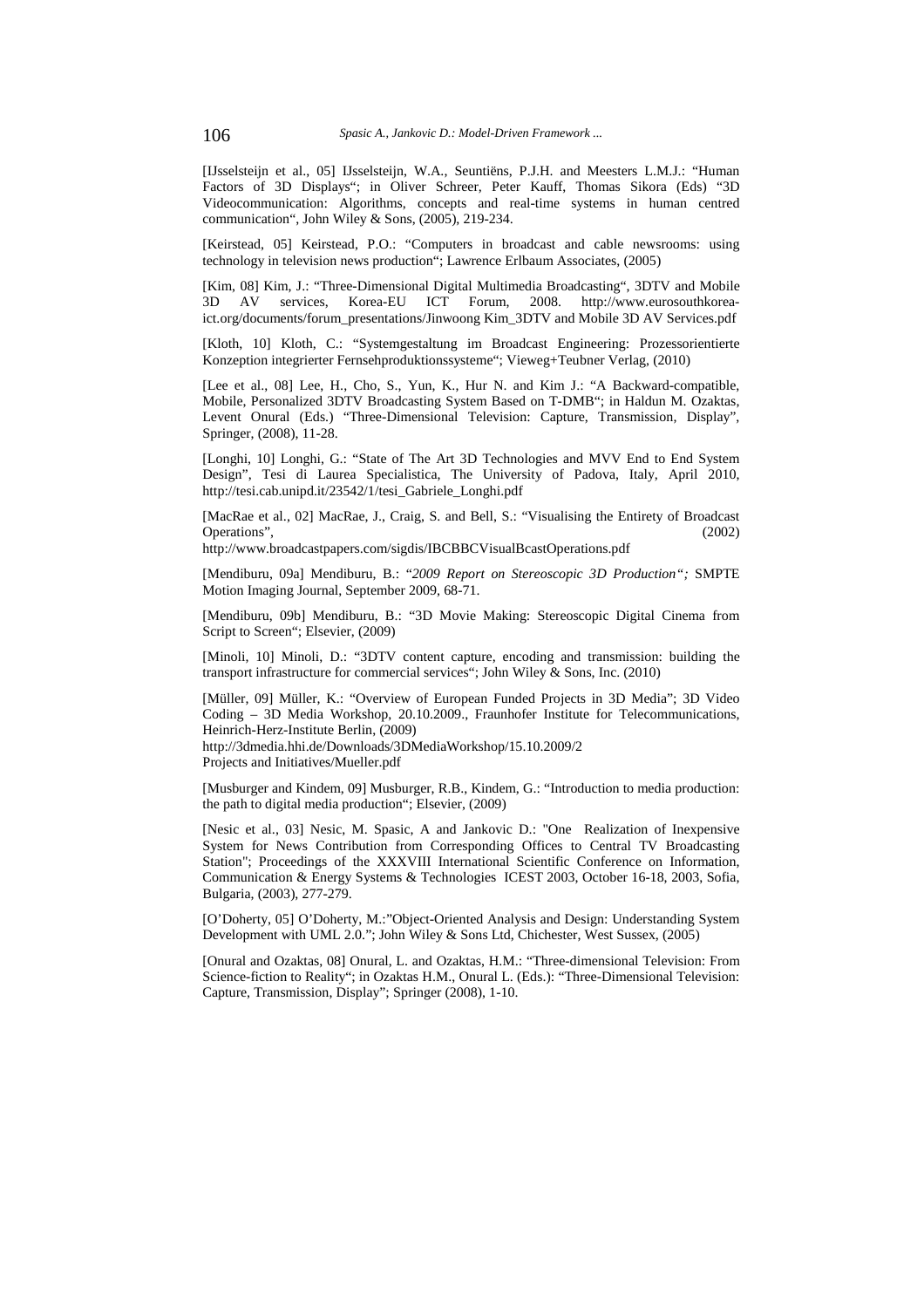[Onural, 09] Onural, L.: "The 3DTV Toolbox – The Results of the 3DTV NoE", Workshop on 3DTV Broadcasting, Geneva 30 April 2009,

http://tech.ebu.ch/docs/events/3dtv09/presentations/ebu\_3dtv09\_onural.pdf

[Onural, 11] Onural, L.: "3D video technologies: an overview of research trends", SPIE Press, (2011)

[Orlebar, 02] Orlebar, J.: "Digital Television Production: A handbook", Arnold, (2002)

[Ouyang et al., 08] Ouyang, C., La Rosa, M., ter Hofstede, A.H.M., Dumas, M. and Shortland, K..: "Toward Web-Scale Workflows for Film Production". IEEE Internet Computing, 12(5), (2008), 53-61.

[Ozaktas, 08] Ozaktas, H.M.: "Three-dimensional Television: Consumer, Social, and Gender Issues"; in Ozaktas H.M., Onural L. (Eds.): "Three-Dimensional Television: Capture, Transmission, Display"; Springer (2008), 599-629.

[Panasonic, 10a] "Panasonic Professional 3D Production Systems", Panasonic Corporation, (2010) http://panasonic.biz/sav/broch\_bdf/PRO3D\_e.pdf

[Panasonic, 10b] "Panasonic AG-3DA1 Integrated Twin-Lens 3D video recorder", Panasonic Corporation, (2010) http://panasonic.biz/sav/broch\_bdf/AG-3DA1\_e.pdf

[Pastoor, 05] Pastoor, S.: "3D TV Displays"; in Oliver Schreer, Peter Kauff, Thomas Sikora (Eds) "3D Videocommunication: Algorithms, concepts and real-time systems in human centred communication", John Wiley & Sons (2005), 235-260.

[Phillips, 09] "Phillips 3D Technology Licencing", Royal Phillips Technology, (2009) http://www.business-

sites.philips.com/shared/assets/3dsolutions/pressarea/brochuresleaflets/philips\_3d\_solutions\_co mpany\_brochure\_english\_highres.pdf

[Puri et al., 97] Puri, A., Kollarits, R.V. and Haskell, B.G.: "Basics of stereoscopic video, new compression results with MPEG-2 and a proposal for MPEG-4"; Signal Processing: Image Communication 10 (1997), 201-234.

[Redert et al., 02] Redert, A., Op de Beeck, M., Fehn, C., IJsselsteijn, W., Pollefeys, M., Van Gool, L., Ofek, E., Sexton, I. and Surman, P.: "ATTEST: Advanced Three-dimensional Television System Technologies", Proceedings of the First International Symposium on 3D Data Processing Visualization and Transmission (3DPVT.02), (2002)

[Rout and Sherwood, 99] Rout, T.P. and Sherwood, C.: "Software Engineering Standards and the Development of Multimedia-Based Systems", Fourth IEEE International Symposium and Forum on Software Engineering Standards (ISESS '99), Curitiba, Brazil, (1999), 192-198.

[Schmidt, 09] Schmidt, U.: "Professionelle Videotechnik: Grundlagen, Filmtechnik, Fernsehtechnik, Geräte- und Studiotechnik in SD, HD, DI, 3D"; Springer, (2009)

[Shan et al., 04] Shan, J., Fu, C., Li, B., Bethel, J., Kretsch, J. and Mikhail, E.: "Autostereoscopic Visualization and Measurement: Principle and Evaluation", ISPRS Congress, July 2004, Istanbul, Turkey, (2004)

http://cobweb.ecn.purdue.edu/~jshan/publications/2004/ISPRS\_Com5\_2004\_Auto Stereo.pdf

[Sony, 10] "Sony's 3D Production System: The new dimension in creativity"; Sony Corporation, (2010)

http://ws.sel.sony.com/PIPWebServices/RetrievePublicAsset/StepID/SEL-asset-219437 /original/prodbroch\_3dprodsys.pdf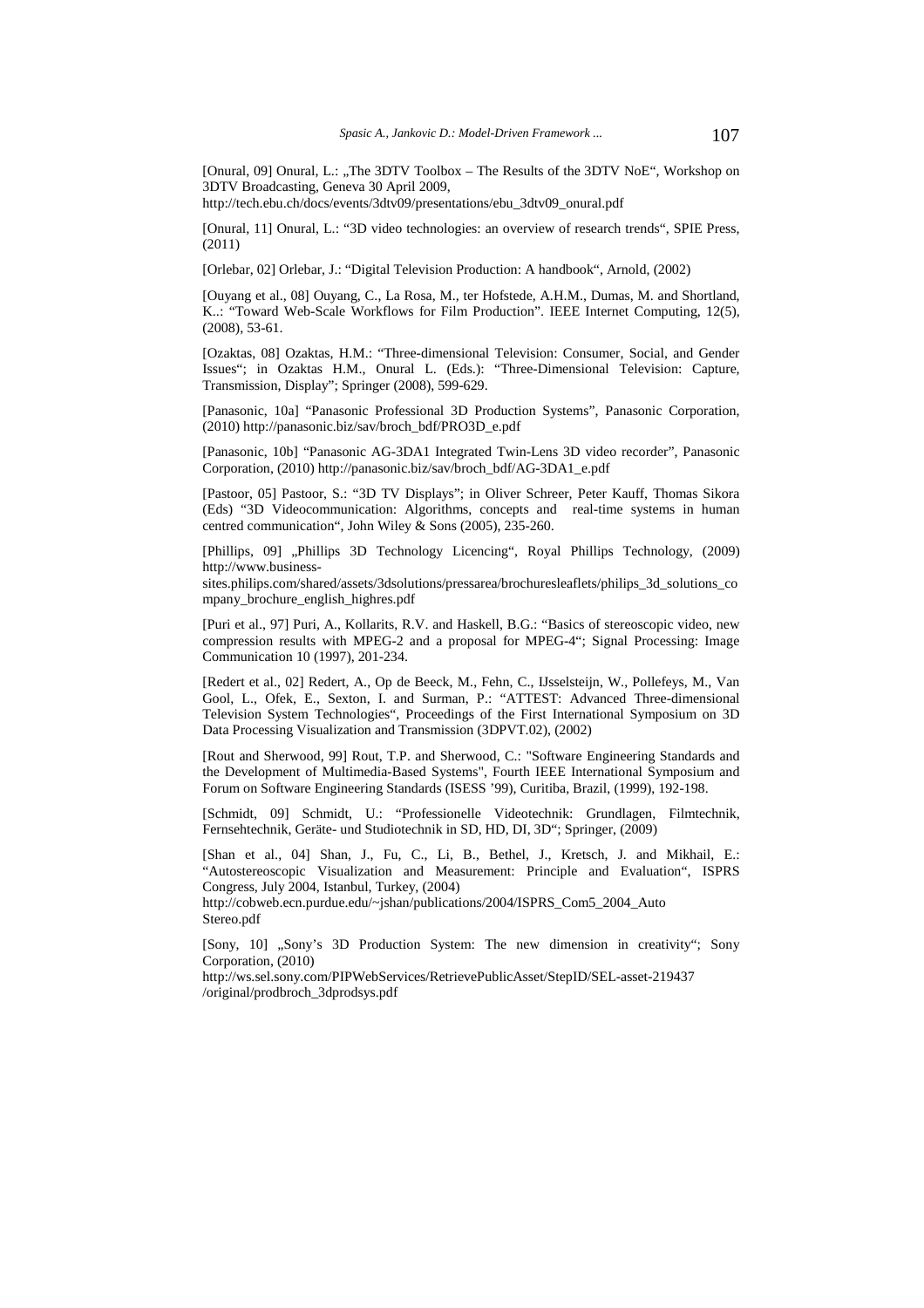[Spasic and Jankovic, 10a] Spasic, A. and Jankovic, D.: "Framework for Software-Intensive Ingest System: One Behavioural Description"; Proceedings of the ICT Innovations 2010 Conference, September 12-15, 2010, Ohrid, Macedonia, (2010), 191-200.

[Spasic and Jankovic, 10b] Spasic, A. and Jankovic, D.: "Modelling Software-Intensive Ingest System: Behavioural Description and Domain Model", Proceedings of 18th Telecommunications forum TELFOR 2010, Serbia, Belgrade, November 23-25, (2010), 958- 961.

[Spasic and Nesic, 05a] Spasic, A. and Nesic, M.: "Informing Citizens in a Highly Restrictive Environment Using Low-Budget Multimedia Communications: A Serbian Case Study"; Informing Science Journal, 8, (2005), 245-262.

[Spasic and Nesic, 05b] Spasic, A., Nesic, M.: "Establishing Network of Computer-Supported TV Correspondents: TV B92 Case"; Proceedings of IEEE Region 8 EUROCON 2005 Conference on "Computer as a Tool", Belgrade, November 21-24, (2005), 1336-1339

[Spasic and Nesic, 09] Spasic, A. and Nesic, M.: "Informing Citizens in a Highly Restrictive Environment Using Low-Budget Multimedia Communications: A Serbian Case Study", in Grandon Gill, Eli Cohen (Eds), "Foundations of Informing Science: 1998-2008"; Informing Science Press, Santa Rosa (2009), 577-617.

[Spasic et al., 06] Spasic, A., Nesic, M. and Bogdanovic, J.: "Production of TV Multimedia Content: Modelling in Problem Space", Proceedings of the XLI International Scientific Conference on Information, Communication and Energy Systems and Technologies ICEST 2006, June 29- July 01, 2006, Sofia, Bulgaria, (2006) 212-215.

[Spasic, 05] Spasic, A.: "Teleprompting Process for Real Time Television Production: Conceptual Model and Realization", Proceedings of IEEE Region 8 EUROCON 2005 Conference on "Computer as a Tool", Belgrade, November 21-24, (2005), 1180-1183.

[Spasic, 06] Spasic, A.: "Business Analysis of Software-Intensive Television Production: Modelling the Content Production Workflow"*,* Serbian Journal of Management, 1, 2, (2006), 17-32.

[Spasic, 13] Spasic, A.: "Application of Generalised Nets In Modelling of Software-Intensive Production of Stereoscopic Multimedia Content", PhD Thesis, The University of Niš, Niš, Serbia, 2013.

[Talebpourazad, 10] Talebpourazad, M.: "3D-TV Content Generation and Multi-View Video Coding"; PhD Thesis, The University of British Columbia, Vancouver, June 2010, https://circle.ubc.ca/bitstream/handle/2429/25949/ubc\_2010\_fall\_talebpourazad\_mahsa.pdf?seq uence=1

[Tam and Zhang, 06] Tam, W.J. and Zhang, L.: "3D-TV Content Generation: 2D-to-3D Conversion"; Proceedings of International Conference on Multimedia&Expo (ICME'2006), July 9-12, 2006, Toronto, Canada, (2006), 1869-1872.

[Thomson, 10] "Grass Valley 3D Television Whitepaper"; Thomson Corporation, (2010) http://www.grassvalley.com/docs/WhitePapers/broadcast/GV-4089M\_3D\_Television\_Whitepaper.pdf

[Unhelkar, 05] Unhelkar, B.: "Verification and Validation for Quality of UML 2.0 Models"; John Wiley & Sons, Inc., Hoboken, New Jersey, (2005)

[Van Tassel and Poe-Howfield, 10] Van Tassel, J. and Poe-Howfield, L.: "Managing electronic media: making, marketing, and moving digital content"; Elsevier, (2010)